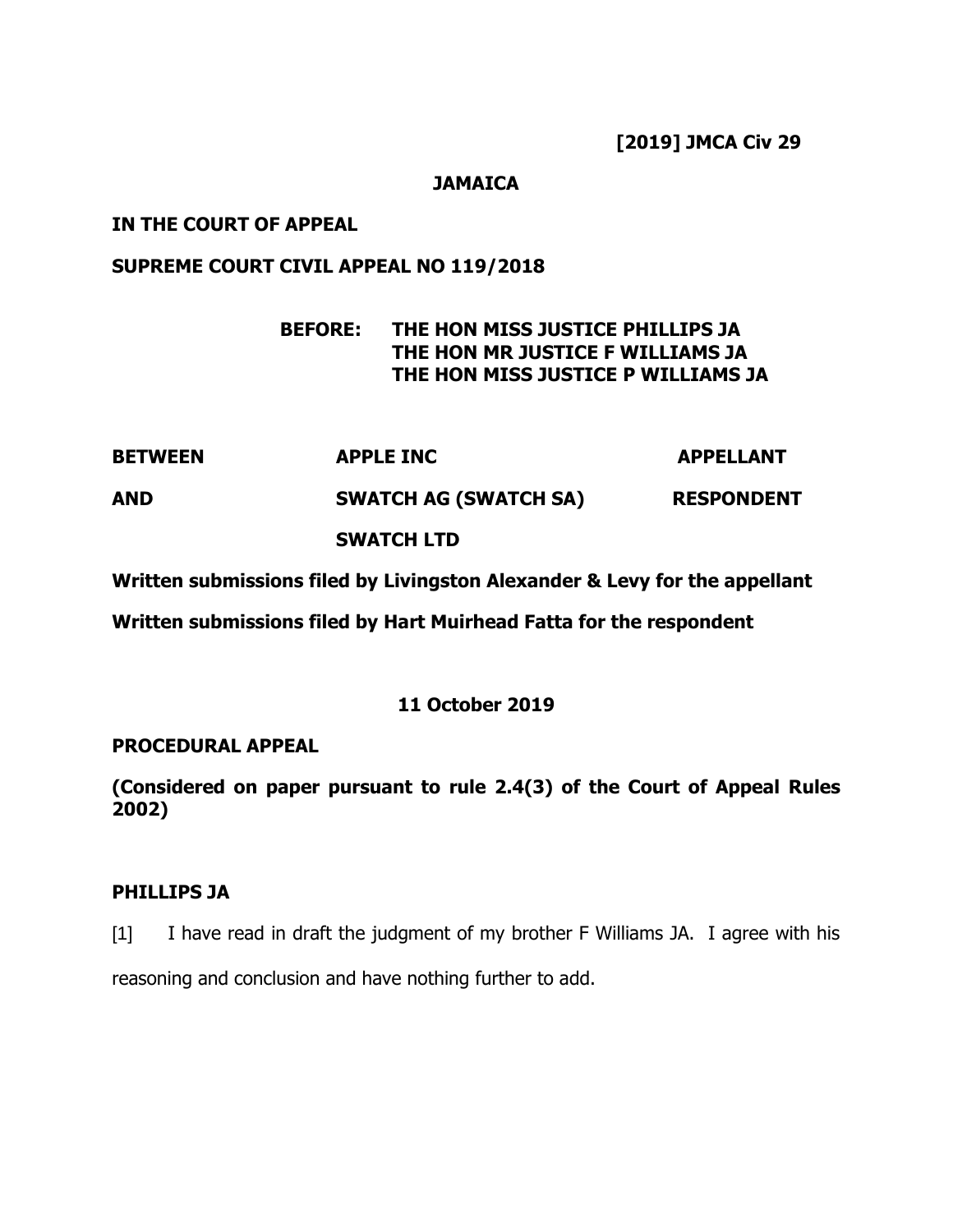#### **F WILLIAMS JA**

#### **Introduction**

[2] By notice of appeal filed on 5 December 2018, the appellant, Apple Inc ("Apple") challenges the decision of Batts J ("the learned judge"). By that decision, made on 27 November 2018, the learned judge ordered that a document entitled "Notice of Appeal", appealing against a decision of the Registrar of Industrial Property under the Trade Marks Act, stand as filed. The learned judge also ordered that the appeal continue as if commenced by a fixed date claim form, set a timetable for the filing of a record of appeal, affidavits and submissions; and set a date for the appeal to be heard.

[3] At the hearing at which the orders were made, the learned judge had before him a notice of a point *in limine*, filed by the attorneys-at-law for Apple. That notice sought to impugn the validity of the document purporting to initiate the appeal, filed by the respondent Swatch AG (Swatch SA) Swatch Ltd ("Swatch"). The main basis of Apple's challenge was this: that the document filed by Swatch in an effort to appeal the decision of the Registrar of Industrial Property ("the Registrar"), was the wrong document, filed pursuant to the wrong section of the Civil Procedure Rules, 2002 ("the CPR"), and so a nullity. Rule 60 of the CPR requires such an appeal to be commenced by fixed date claim form, to which must be annexed the grounds of appeal and affidavit in support. Instead, Swatch filed a document entitled "Notice of Appeal" pursuant to rule 62 of the CPR. The appeal, it was argued, was therefore void *ab initio* and incapable of being cured by the orders made by the learned judge.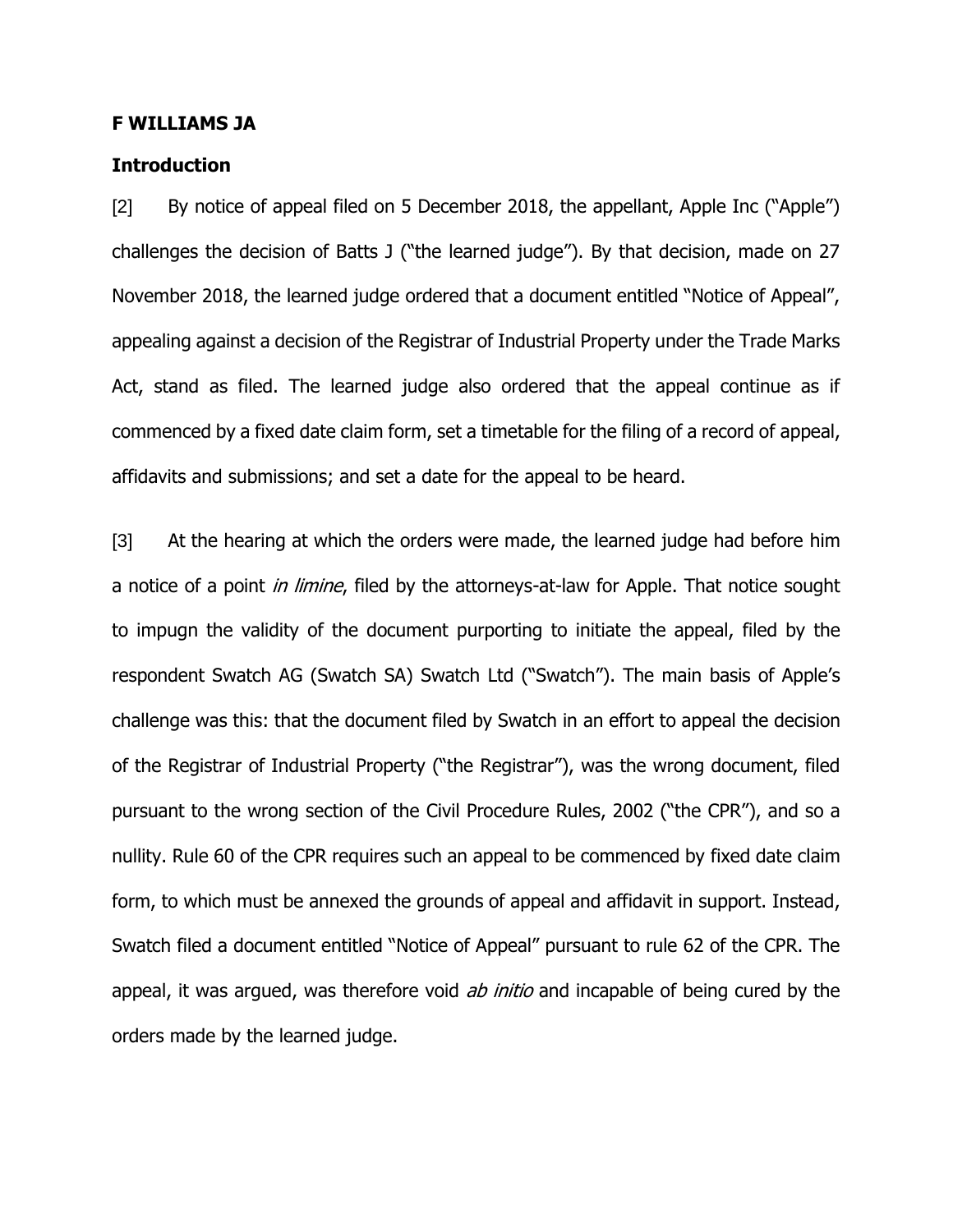[4] At the hearing, the learned judge also considered Swatch's notice of application seeking orders that either: (a) the notice of appeal erroneously filed under rule 62 be allowed to stand and the appeal be treated as if properly commenced by fixed date claim form; or (b) that it be allowed until 30 November 2018 to file the required fixed date claim form.

[5] It may be convenient to note at this point as well that Swatch's notice of appeal that was filed on 5 September 2018, was not served until 8 November 2018, and therefore was not served within the 28 days stipulated by rule 60 of the CPR. This is another basis of Apple's challenge to the learned judge's decision.

[6] It may also be convenient to set out briefly at this juncture the background to the matter considered by the Registrar and from which this appeal has ultimately arisen. It began with Apple having been allowed to register the trade marks "iWATCH" (Registration  $\#$  61,585) and "IWATCH" (Registration  $\#$  61,586) in classes 9 and 14 of the Trade Marks Rules, 2001, as required by rule 7.

These classes are as follows:

Class 9

"Scientific, nautical, surveying, electric, photographic, cinematographic, optical, weighing, measuring, signalling, checking (supervision), lifesaving and teaching apparatus and instruments; apparatus for recording, transmission or reproduction of sound or images; magnetic data carriers, recording discs; automatic vending machines and mechanisms for coin-operated apparatus; cash registers, calculating machines, data processing equipment and computers; fire-extinguishing apparatus."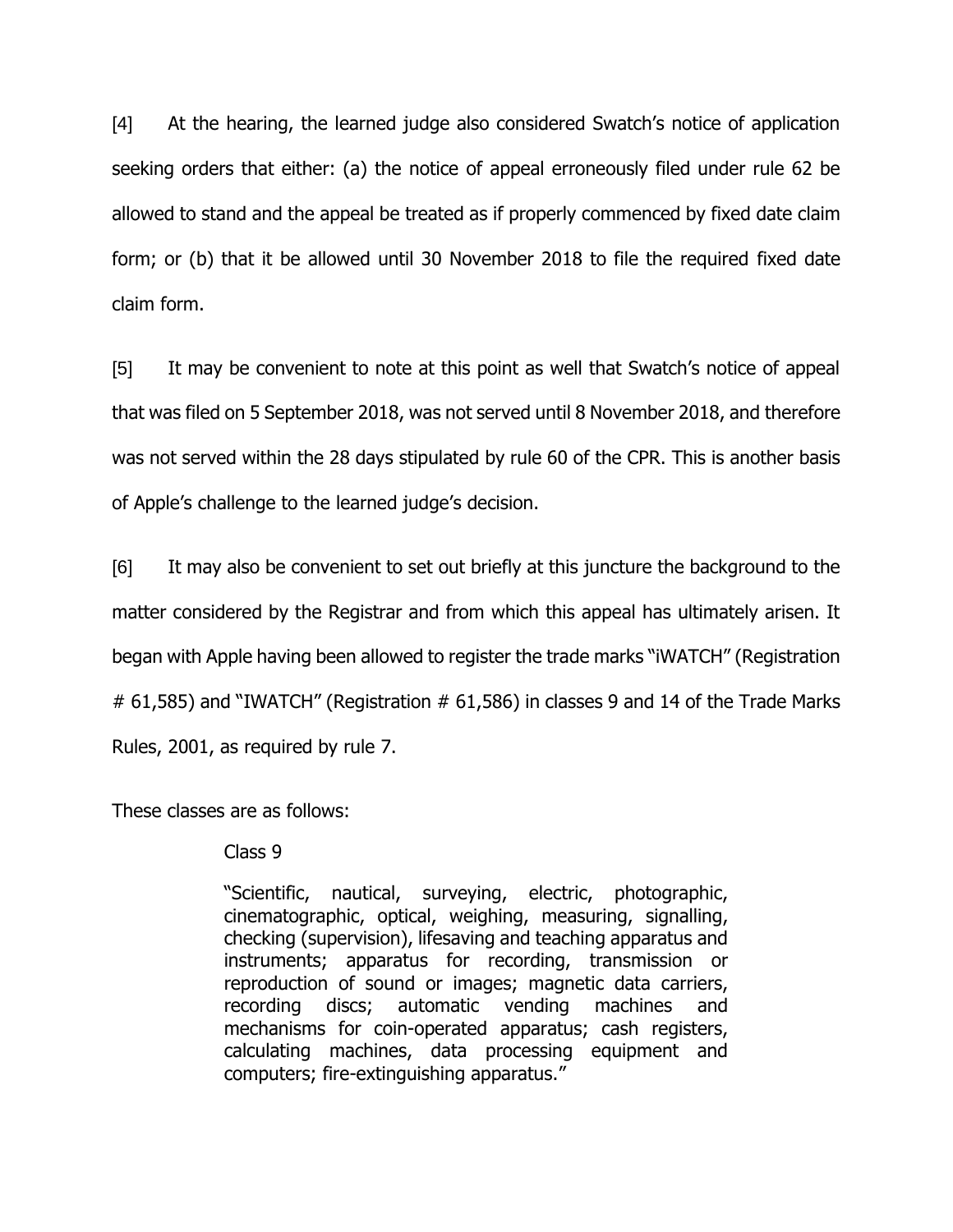Class 14:

"Precious metals and their alloys and goods in precious metals or coated therewith, not included in other Classes; jewellery, precious stones; horological and chronometric instruments."

[7] Swatch applied to the Registrar to invalidate those trade marks on the following bases: (i) that those trade marks are similar to Swatch's trade marks that were registered earlier; and, that, being similar or identical to Swatch's trade marks, a real likelihood of confusion between the two sets of goods existed; additionally or alternatively (ii) that, although the goods might not be identical or similar, Apple's use of the challenged trade marks would result in Apple taking unfair advantage of, or would be detrimental to the distinctive character of, Swatch's reputation.

[8] The Registrar refused Swatch's applications to invalidate those trade marks of Apple: hence Swatch's attempt to appeal that decision.

## **The grounds of Apple's appeal**

[9] The following summary (contained in Apple's written submissions filed 19 December 2018) reflects the substance of the grounds of Apple's appeal against the learned judge's decision:

Ground a

"As a matter of law, the decision of the learned judge is unjust by reason of a serious procedural irregularity in that he failed to give reasons for his decision to make the Order that he did. The learned judge should have given reasons for his decision."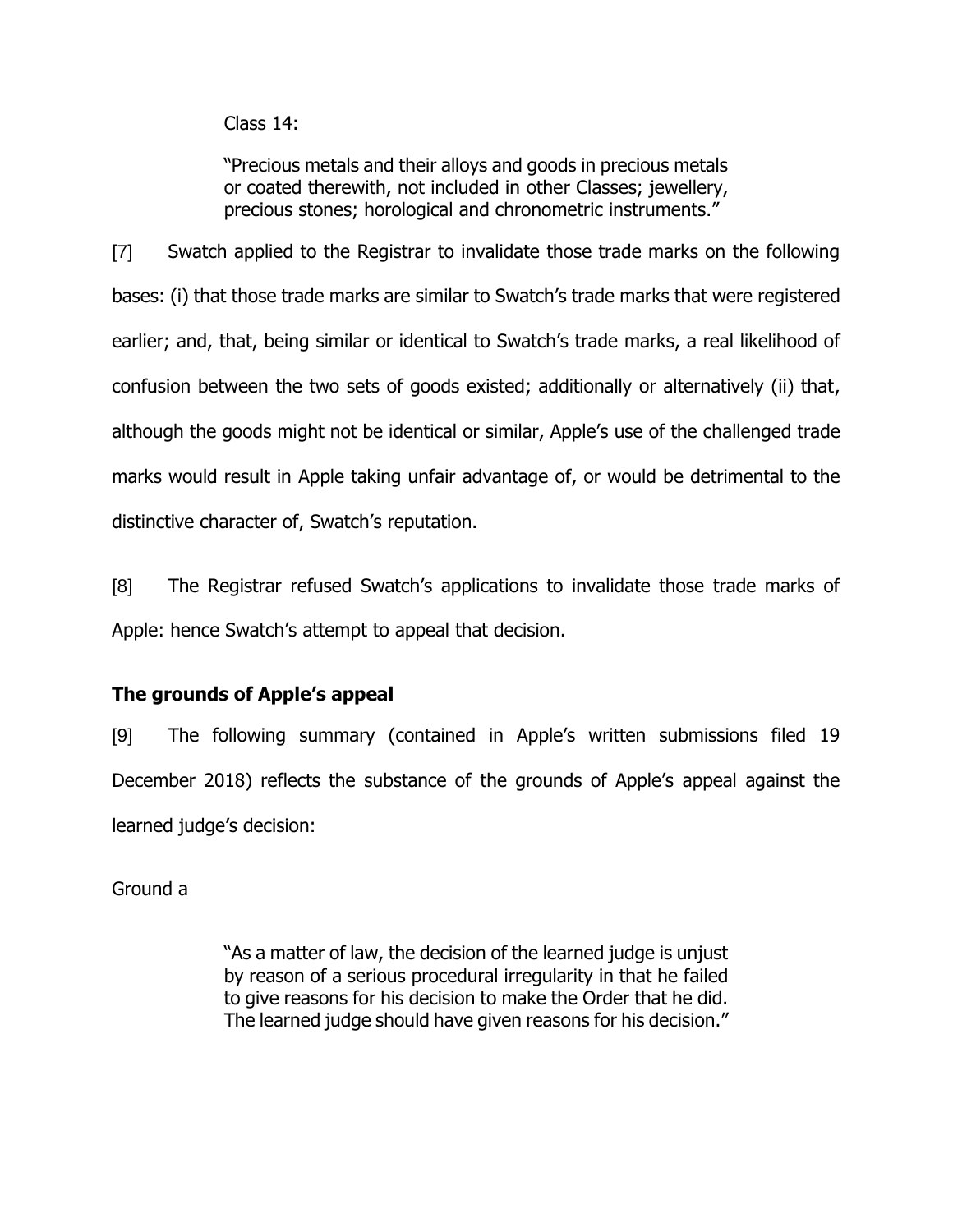Grounds b, c and d

"The notice of appeal filed by Swatch was a nullity which could not be remedied."

Grounds e, f and g

"[The] learned judge failed to exercise his discretion judicially."

[10] Ground a originally arose as the learned judge did not initially give written reasons for his decision. The written reasons were provided to us by Apple (for which we are grateful) by letter dated 10 June 2019, after this judgment had been drafted. I have therefore considered the two positions: (i) the non-giving of written reasons (as the relevant ground of appeal has not been expressly withdrawn, although circumstances have now changed); and (ii) the written reasons given. I, however, consider the written reasons now provided to be adequate in indicating the learned judge's thought process in ruling as he did.

## **Ground a- whether the learned judge failed to give reasons**

## **Summary of submissions**

## **For Apple**

[11] On behalf of Apple, it was at first contended that the learned judge failed to give reasons for his decision. This failure, it was submitted, by itself constitutes a sufficient basis for the appeal to be allowed. Paragraphs 23 and 24 of Apple's written submissions set out the pith and substance of Apple's contention on this issue:

> "23. This Court ought to set aside his decision on this basis as no reasons for the decision can be deduced from the learned judge's utterances. [T]he decision of the learned judge was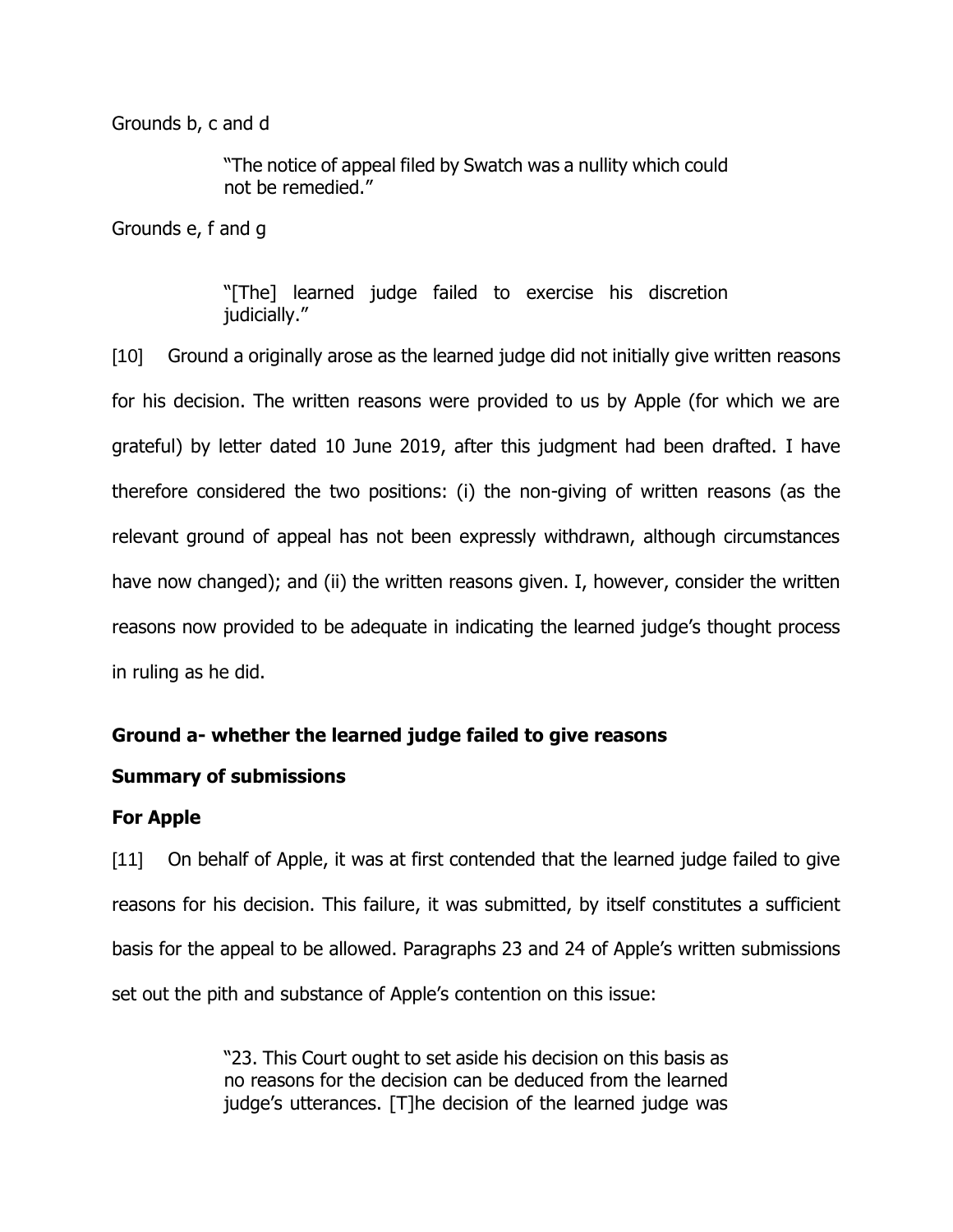unjust by reason of a serious procedural irregularity in that he failed to give reasons for his decision to make the Order.

24. This court would be well within proper judicial bounds to allow the appeal without an investigation into how the learned judge exercised his discretion because:

- (a) It is not possible to ascertain how he did so; and
- (b) The court cannot be satisfied that the learned judge gave himself the opportunity to do so."

[12] However, it may also be useful to set out paragraph 25 of the said submissions,

which considered the alternative possibility that the learned judge's reasons might be

possible to be ascertained from what he said:

"25. Insofar as the learned judge's reasons can be ascertained from the Notes of Hearing, the decision of the learned judge was wrong as a matter of law because:

- (a) The learned judge misunderstood the law;
- (b)In the exercise of his discretion he failed to take into account relevant facts sufficiently or at all; and or
- (c) In the exercise of his discretion he took into account matters that were not relevant."

[13] In support of its submissions on this issue, Apple cited a number of cases, some of which, along with the main principles for which they were cited, are set out below.

[14] Apple, for example, cited the case of **Flannery and another v Halifax Estate** 

**Agencies Limited (Trading as Colley's Professional Services)** [2001] 1 WLR 377

and, in particular, the dicta of Henry LJ at pages 381-382, some of which are set out hereunder: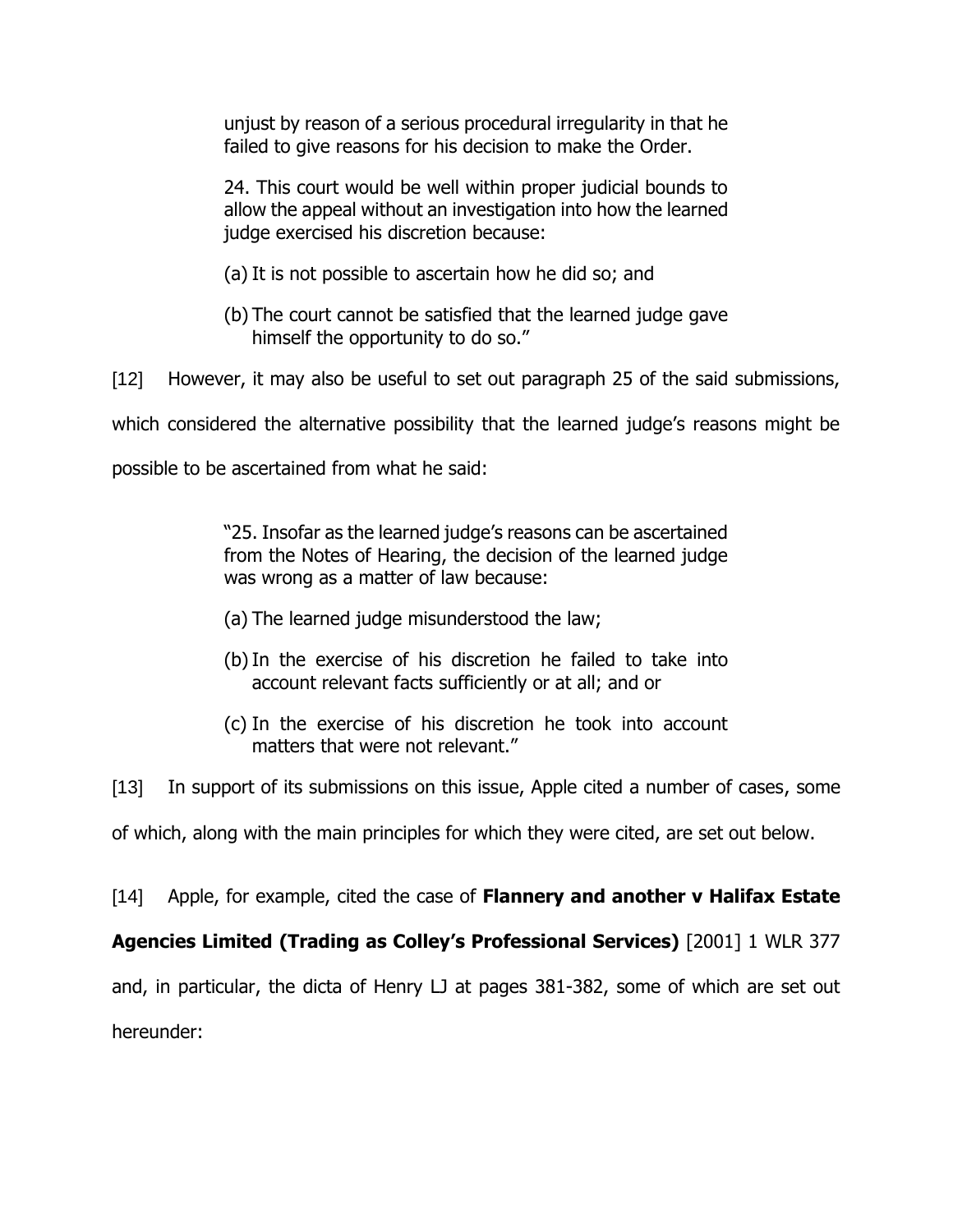"We make the following general comments on the duty to give reasons.

(1) The duty is a function of due process, and therefore of justice. Its rationale has two principal aspects. The first is that fairness surely requires that the parties especially the losing party should be left in no doubt why they have won or lost. This is especially so since without reasons the losing party will not know (as was said in Ex parte Dave) whether the court has misdirected itself, and thus whether he may have an available appeal on the substance of the case. The second is that a requirement to give reasons concentrates the mind; if it is fulfilled, the resulting decision is much more likely to be soundly based on the evidence than if it is not.

(2) The first of these aspects implies that want of reasons may be a good self-standing ground of appeal. Where because no reasons are given it is impossible to tell whether the judge has gone wrong on the law or the facts, the losing party would be altogether deprived of his chance of an appeal unless the court entertains an appeal based on the lack of reasons itself.

(3) The extent of the duty, or rather the reach of what is required to fulfil it, depends on the subject matter. Where there is a straightforward factual dispute whose resolution depends simply on which witness is telling the truth about events which he claims to recall, it is likely to be enough for the judge (having, no doubt, summarised the evidence) to indicate simply that he believes X rather than Y; indeed there may be nothing else to say. But where the dispute involves something in the nature of an intellectual exchange, with reasons and analysis advanced on either side, the judge must enter into the issues canvassed before him and explain why he prefers one case over the other. This is likely to apply particularly in litigation where as here there is disputed expert evidence; but it is not necessarily limited to such cases.

(4) This is not to suggest that there is one rule for cases concerning the witnesses' truthfulness or recall of events, and another for cases where the issue depends on reasoning or analysis (with experts or otherwise). The rule is the same: the judge must explain why he has reached his decision. The question is always, what is required of the judge to do so; and that will differ from case to case. Transparency should be the watchword."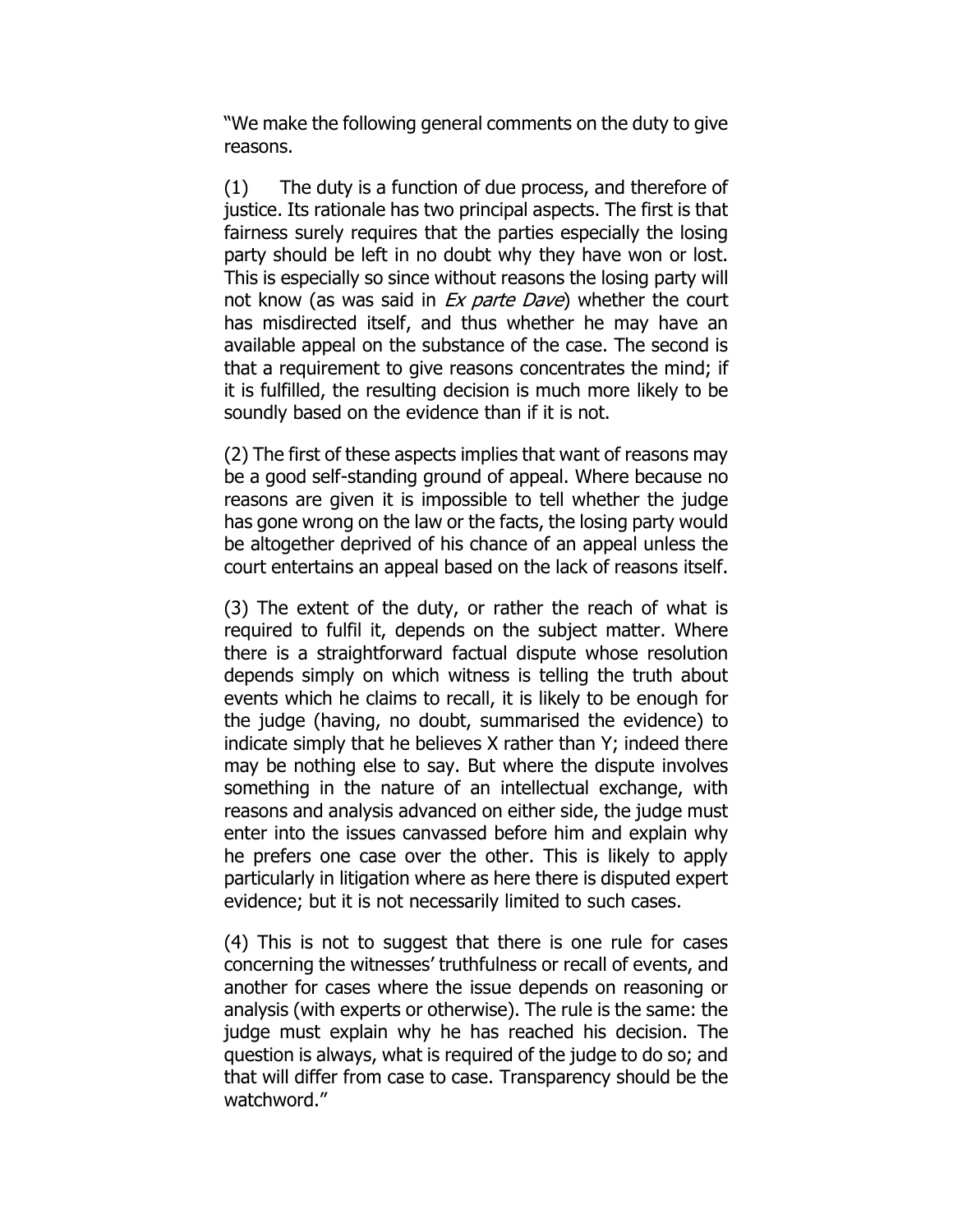[15] The following cases were also cited as examples of the application of the principles enunciated in **Flannery and another v Halifax Estate Agencies Limited**: (i) **Orrett Bruce Golding and the Attorney General of Jamaica v Portia Simpson Miller** (unreported), Court of Appeal, Jamaica, Supreme Court Civil Appeal No 3/2008, judgment delivered 11 April 2008; (ii) **National Commercial Bank Jamaica Limited v International Asset Services Limited** [2015] JMCA Civ 7; (iii) **English v Emery Reimbold & Strick Ltd** [2002] 1 WLR 2409; (iv) **New Falmouth Resorts Limited v National Water Commission** [2018] JMCA Civ 13; and (v) **Russell Holdings Limited v L & W Enterprises Inc et al** [2016] JMCA Civ 39. Also cited was the case of **Smith (Personal Representative of Hugh Smith (Deceased)) and others v Molyneaux (British Virgin Islands)** [2016] UKPC 35, mainly for the following dictum of Dame Arden:

> "36. …It is an important duty of a judge to give at least one adequate reason for his material conclusions, that is, a reason which is sufficient to explain to the reader, and the appeal court, why one party has lost and the other has succeeded…"

> 37. If an appellate court cannot deduce the judge's reasons for his conclusion in a case, it will set aside the conclusion and either direct a retrial or make findings of fact itself: see *English* v Emery Reimbold at para 26."

## **For Swatch**

[16] The respondent, Swatch, for its part, has contended that it is apparent that, whilst not delving into "the intricacies that directed his mind" (paragraph 10 of its written submissions), the learned judge did give reasons for his decision. Swatch also referred to

the case of **National Commercial Bank v International Asset Services Limited**,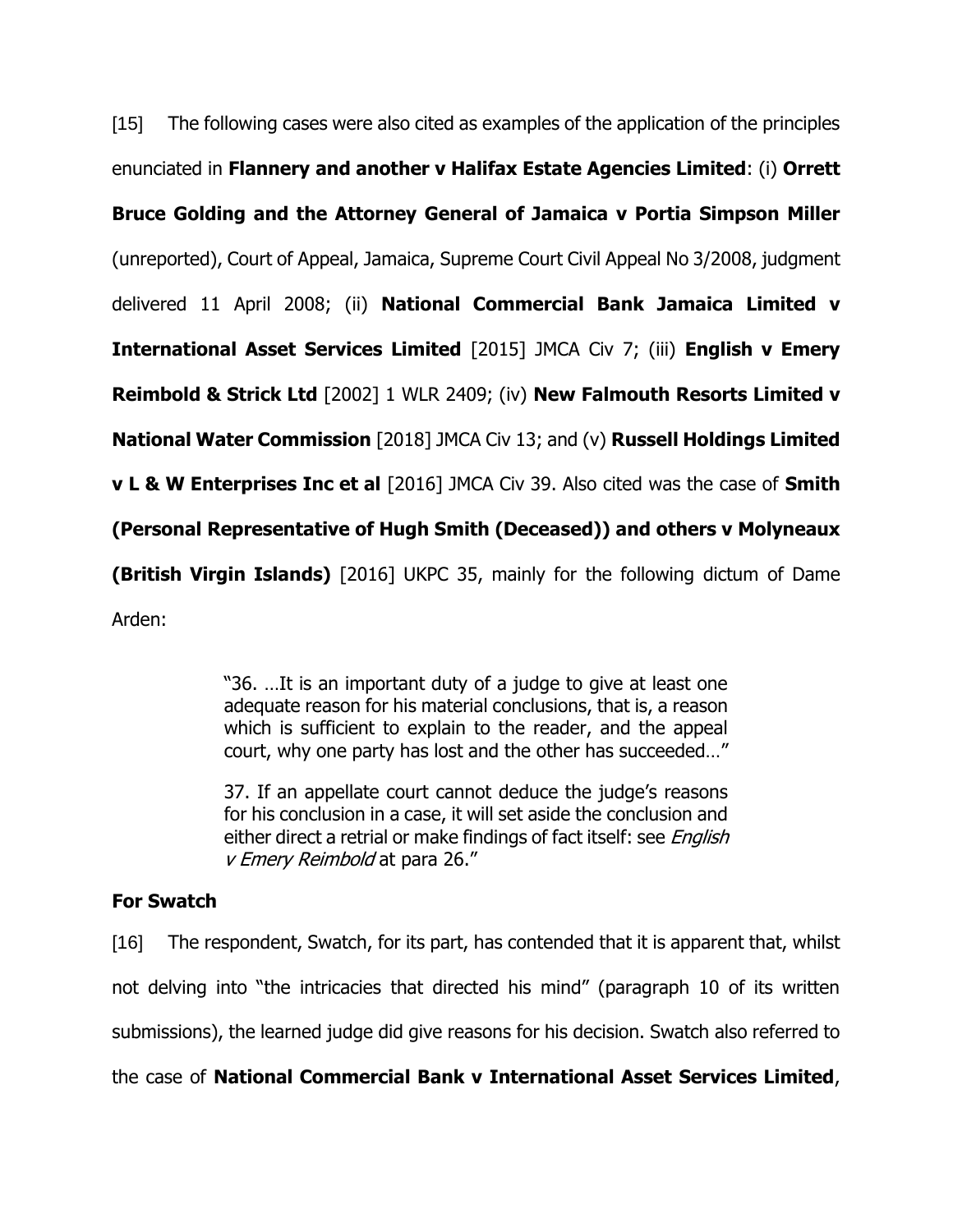mainly for the following dictum to be found at paragraph [49] of that judgment (per

Phillips JA, discussing comments of Henry LJ in **Flannery and another v Halifax Estate** 

## **Agencies Ltd**):

"If the circumstance is such that if no reasons are given, it would be impossible to tell whether the judge had gone wrong in law, that alone could be a self-standing ground of appeal. Of course, the learned judge of appeal was careful to point out, that the extent of the duty will depend on the particular facts, for instance in a negligence case, the statement of the judge that 'I believe x as against  $y'$  may be sufficient as against a case involving expert evidence. But in the final analysis there is no rule for one set of cases and another for others, the rule is the same, the judge must explain why he reached his decision."

- [17] The other main contentions on the part of Swatch might be seen in paragraphs
- 12, 13 and 19 of its said submissions. They read as follows:

"12. It is clear from what was said by Justice Batts that his reasoning was based on his appreciation of Rule 26.9 and his wide powers under Part 26. The learned judge expressed that under this rule he was empowered to cure what was what he believed [sic] to be a procedural irregularity and not a nullity as posited by APPLE.

13. The issue that arose dealt solely with a matter of law. There were no facts that the judge had to consider and weigh his mind to decide whether to grant or refuse SWATCH'S application to remedy the irregularity. It is not impossible to tell whether the judge had incorrectly directed himself in law as stated in **NCB**. The court need only consider whether Justice Batts [sic] powers under rule 26 were wide enough to do what SWATCH was asking the Court to do.

….

19. Therefore, we submit that the learned judge made the orders he did in accordance with Rule 26.9 of the CPR. If the court finds that no reason was given by the learned judge or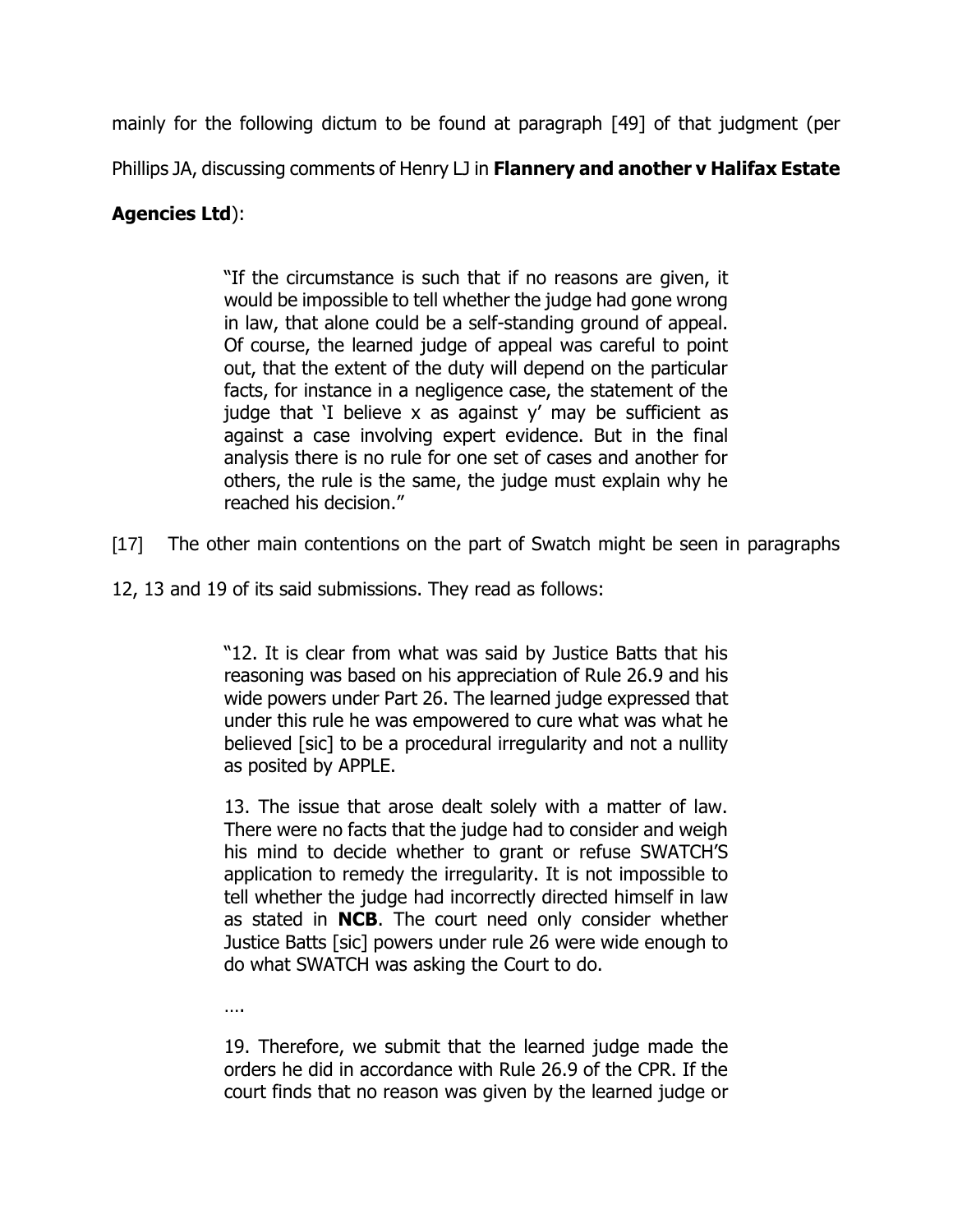the reason given is insufficient, we ask the court to exercise its inherent jurisdiction and consider for itself whether the appeal against the Registrar can be rectified under the Rules or if it is a nullity. This ground of appeal must fail in light of the foregoing."

[18] Swatch has also submitted that the absence of reasons would not prevent this

appeal from being heard. In support of this, it cited **The Director of Public** 

**Prosecutions v Norton Wordworth Hinds et al [2016] JMCA App 18, relying, in** 

particular, on the dictum of Brooks JA at paragraph [30]:

"…Even if the transcript does not disclose the reasons, their absence would not preclude this court from hearing the appeal, which is said to be a procedural appeal, and therefore does not necessarily require the reasons for decision from the court below (see rules 1.11 and 2.4 of the CAR). In any event, while it is always helpful to have reasons from the lower court, this court has in the past, heard appeals in the absence of reasons, and is prepared to do so in this case."

## **Discussion**

[19] As noted at paragraph [10] of this judgment, the learned judge did not at first

provide any written reasons for his decision. Apple has, however, produced the notes

that its attorneys-at-law took at the hearing; and Swatch has not challenged the accuracy

of those notes.

[20] The notes taken by Apple, themselves record the learned judge as saying the

following:

"The Court has wide powers under rule 26. I do not agree with you that it is a nullity. I do not agree that this error is incurable. I run a court of substance and not of form…"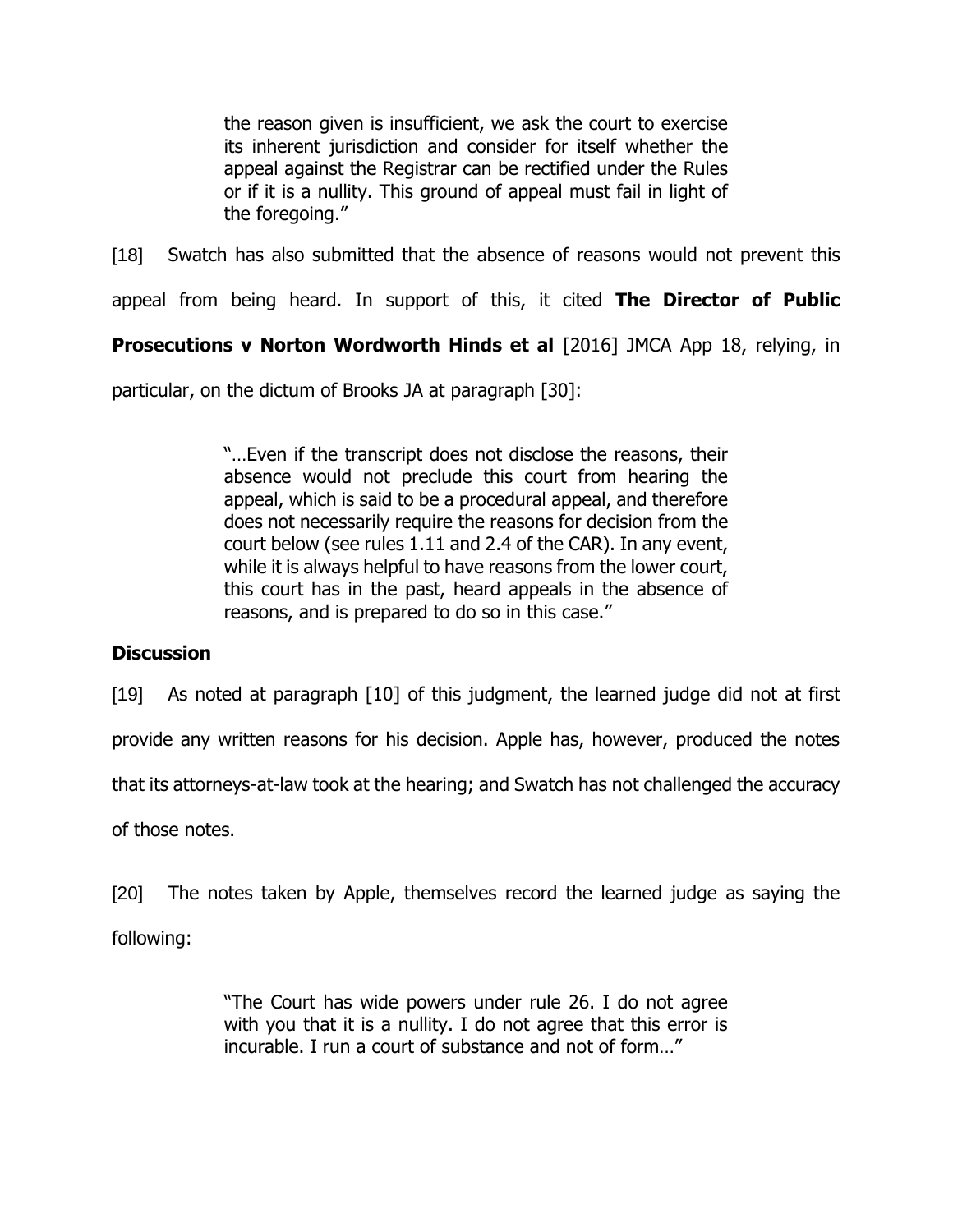[21] This, of course, was said in response to the point *in limine* that had sought to have Swatch's attempt to appeal by filing a notice of appeal (rather than using a fixed-date claim form) declared a nullity. The learned judge's words amount to a rejection of the contention that the process adopted amounted to a nullity. The words used suggest that the learned judge was of the view that the point being taken *in limine* was one that focussed more on form and less on resolving the substantive issues that fell for determination.

[22] To my mind, the most that could be said of the learned judge's reasons by way of comment (and not criticism, as none is warranted) would, perhaps, be that they are laconic. But once reasons are given, even if not stated at great length, then that raises a question as to whether Apple's contention that no reasons were given has been sufficiently made out.

[23] We consider this question against the background of some of the dicta stated in the cases cited by both parties. For example, in **Flannery and another v Halifax Estate Agencies Ltd**, Henry LJ at page 382 observed that:

> "The judge must explain why he has reached his decision. The question is always, what is required of the judge to do so; and that will differ from case to case…" (Emphasis added)

[24] Similarly, as Morrison P pointed out at paragraph [50] of **New Falmouth Resorts** 

## **v National Water Commission**:

"The important consideration, as the authorities make plain, is that the reasons given should be sufficient to give the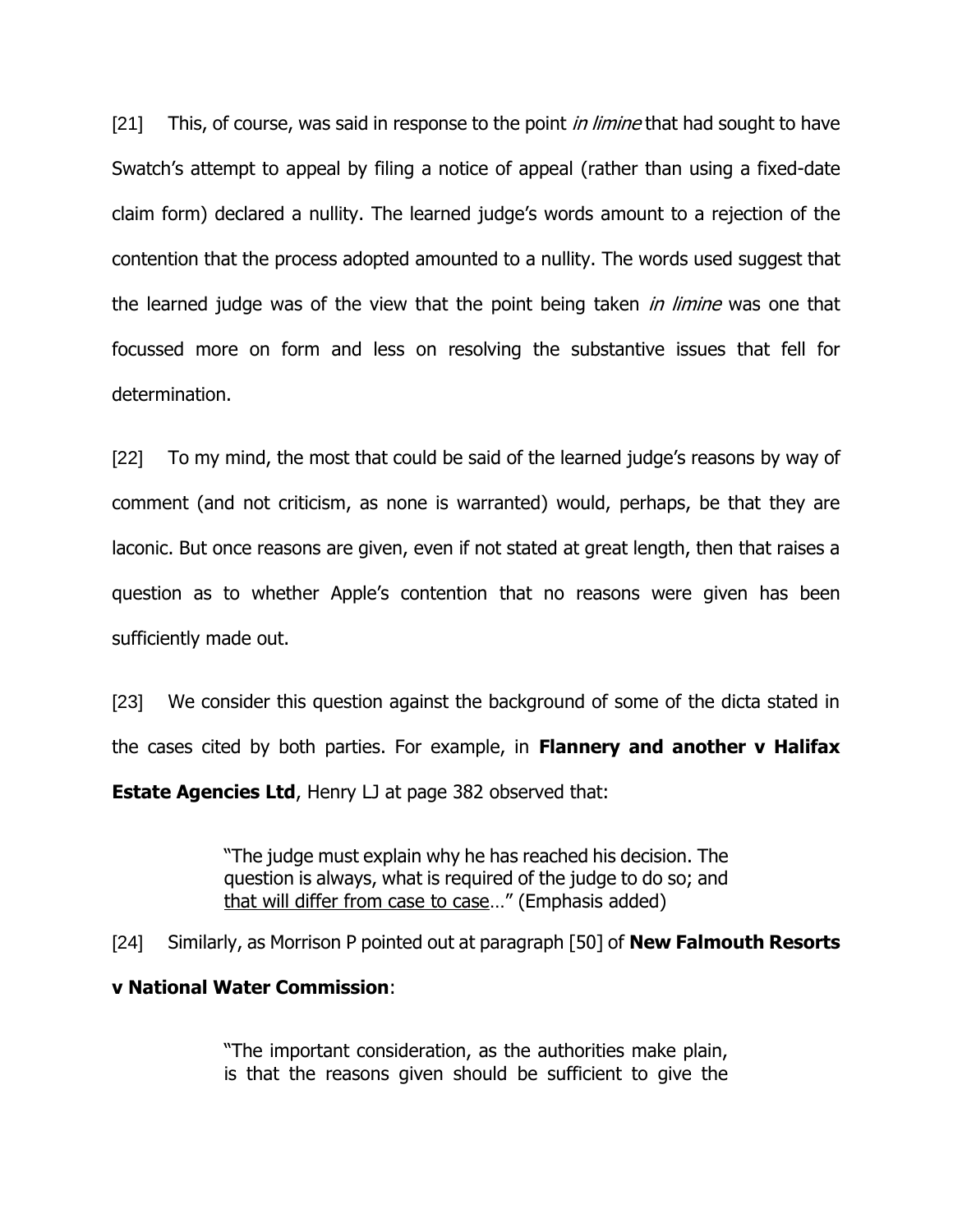parties, in particular the losing party, an intelligible indication of the basis for the court's decision."

[25] Morrison P, in that case, also considered the following dictum of Lord Brown of

# Eaton-under-Heywood in **South Bucks District Council and another v Porter (No**

**2)** [2004] UKHL 33 at paragraph [36]:

"36. The reasons for a decision must be intelligible and they must be adequate. They must enable the reader to understand why the matter was decided as it was and what conclusions were reached on the 'principal important controversial issues', disclosing how any issue of law or fact was resolved. Reasons can be briefly stated, the degree of particularity required depending entirely on the nature of the issues falling for decision." (Emphasis added)

# [26] In that case (**South Bucks District Council and another v Porter (No 2)**) and

others, consideration was also given to the question of what could properly amount to a

failure to give reasons and the adequacy of reasons given. Lord Brown of Eaton-under-

Heywood also made the following observation at paragraph [36] of the judgment:

"…A reasons challenge will only succeed if the party aggrieved can satisfy the court that he has genuinely been substantially prejudiced by the failure to provide an adequately reasoned decision."

[27] Similarly, Hoffmann LJ, in **South Somerset District Council v Secretary of** 

**State for the Environment and another** [1993] 1 PLR 80 (commenting on a challenge

to reasons given by a planning inspector in granting planning permission for housing

development) observed at page 83 that:

"The inspector is not writing an examination paper .... One must look at what the inspector thought the important planning issues were and decide whether it appears from the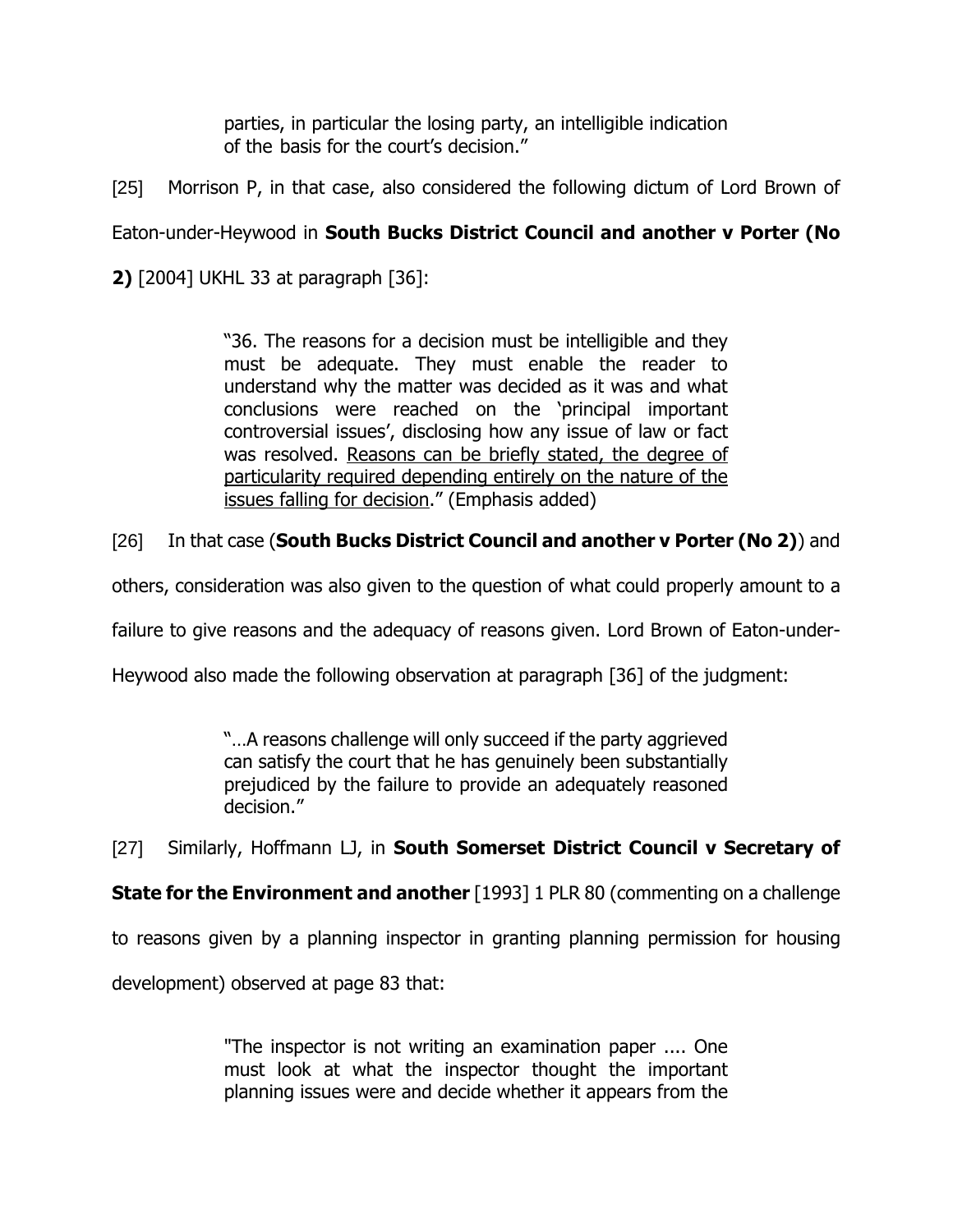way he dealt with them that he must have misunderstood a relevant policy . . ."

[28] It is to be remembered that the simple issue before the learned judge was whether the point *in limine* contending for a finding of nullity ought to have succeeded. That was really the only or main issue that he had for consideration. It was a simple point calling for a decision in respect of a binary choice: nullity or curable irregularity. It called for no exposition on the law; and/or dissertation on the facts. The learned judge honed in on the simple issue that was up for decision and gave his reason very succinctly. He gave reasons that were adequate, given the narrow nature of the issue that he was called upon to decide; and so Apple's contention on this ground must fail. My finding, therefore, is that the reasons given, both orally and in writing, are adequate.

[29] It may now be convenient to consider whether the reason given by the learned judge in deciding to deal with the matter the way he did, was in keeping with the rule pursuant to which he said that he was acting. This calls for an examination of grounds of appeal b, c and d.

#### **Whether the procedure adopted amounted to a nullity**

#### **Summary of submissions**

#### **For Apple**

[30] The substance of Apple's contention that the proceedings amounted to a nullity is encapsulated in paragraphs 31, 32 and 43 of Apple's written submissions, which read as follows: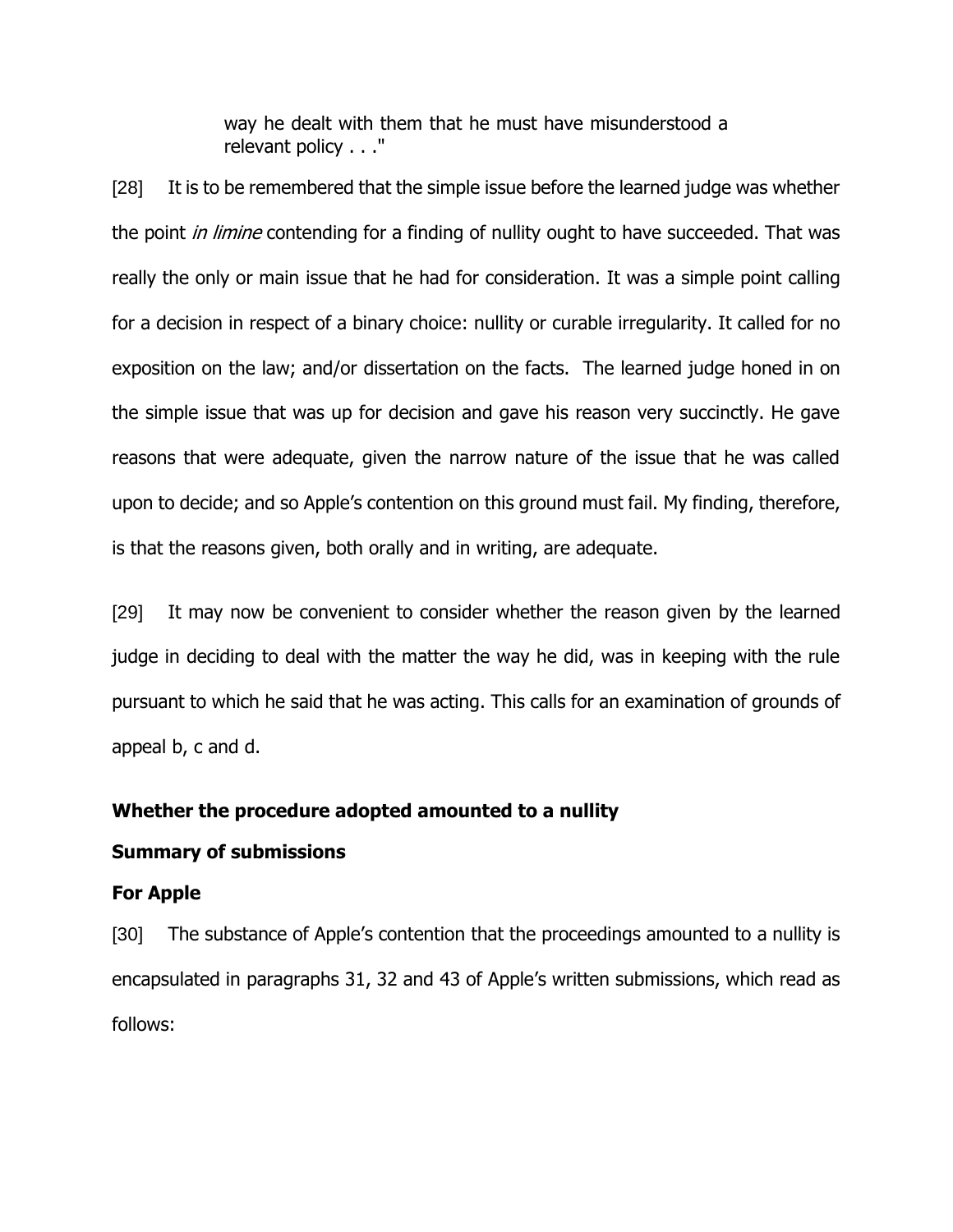"31. The decision of the Registrar of Industrial Property is a decision made by a person under an enactment, namely the Trade Marks Act. Accordingly, an appeal from any such decision must be made pursuant to Part 60 of the CPR which mandates that it is initiated by way of a Fixed Date Claim Form and must be served within twenty-eight (28) days of the decision.

32. In the instant case, the 'appeal' was commenced by way of a Notice of Appeal and not a Fixed Date Form as prescribed by the rules and although it was filed within the twenty-eight (28) day time period, it was not served until  $8<sup>th</sup>$  November 2018, well outside of the time mandated by the rules.

….

43. We submit that in the present case, filing a Notice of Appeal instead of a Fixed Date Claim Form as mandated by the CPR is fatal, as in fact no proceedings have been commenced before the Court. The Court therefore has no jurisdiction to rectify these proceedings. The defect in filing a Notice of Appeal instead of a Fixed Date Claim Form was not a mere irregularity but is a nullity which could not be waived and could not be cured by an order of the Court."

[31] In support of its submission that the procedure adopted by Swatch amounted to

a nullity that could not be cured, Apple relied on a number of cases. Among them were

the following: (i) **Leymon Strachan v The Gleaner Company Limited and Another**

[2005] UKPC 33; (ii) **Dorothy Vendryes v Dr Richard Keane and Karene Keane**

[2011] JMCA Civ 15; (iii) **Hon Gordon Stewart OJ v Senator Noel Sloley Sr et al**

[2013] JMCA App 4; and (iv) **Anthony Hendricks v Commissioner of Customs** [2018]

JMCA Misc 1.

# [32] **Leymon Strachan v The Gleaner Company Limited and Another** was cited

by Apple mainly in an effort to illustrate the difference between an irregularity and a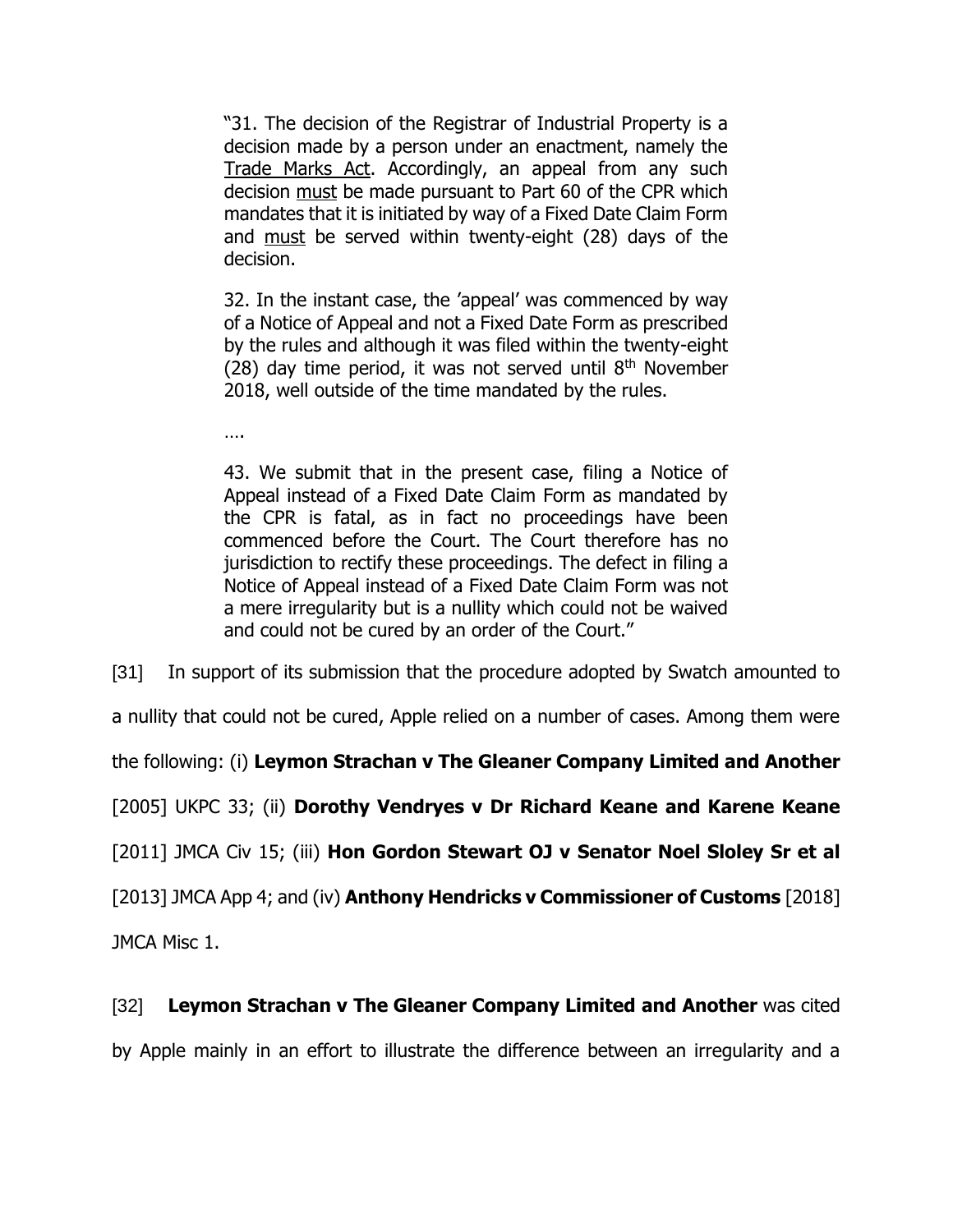nullity. Reliance was placed primarily on the following dicta at paragraphs 25 and 26 of

the judgment:

"25. **The distinction between orders which are often (though in their Lordships' view somewhat inaccurately) described as nullities and those which are merely irregular is usually made to distinguish between those defects in procedure which the parties can waive and which the Court has a discretion to correct and those defects which the parties cannot waive and which give rise to proceedings which the defendant is entitled to have set aside ex debito justitiae**…

26. … Upjohn LJ distinguished between defects in proceedings which could and should be rectified by the Court and those which were so fundamental that they made the whole proceedings a nullity. **These included (i) proceedings which ought to have been served but which have never come to the notice of the defendant at all; (ii) proceedings which have never started at all owing to some fundamental defect in issuing them; and (iii) proceedings which appear to be duly issued but fail to comply with a statutory requirement. These are all examples of orders of the court made in proceedings which are nullities because they have not been properly begun or served. None of them is an example of a case where an order has been made in proceedings which have been properly begun and continued**…" (Emphasis added by Apple)

## [33] The case of **Dorothy Vendryes v Dr Richard Keane and Karene Keane** was

referred to mainly for its statement of the following:

"[31] Although a judge, under rule 26.2, is clothed with authority to make orders on his own initiative, the procedure adopted by the learned judge would not have accorded him a right to have proceeded as he had done. He would not have been authorized to employ case management powers at the time…"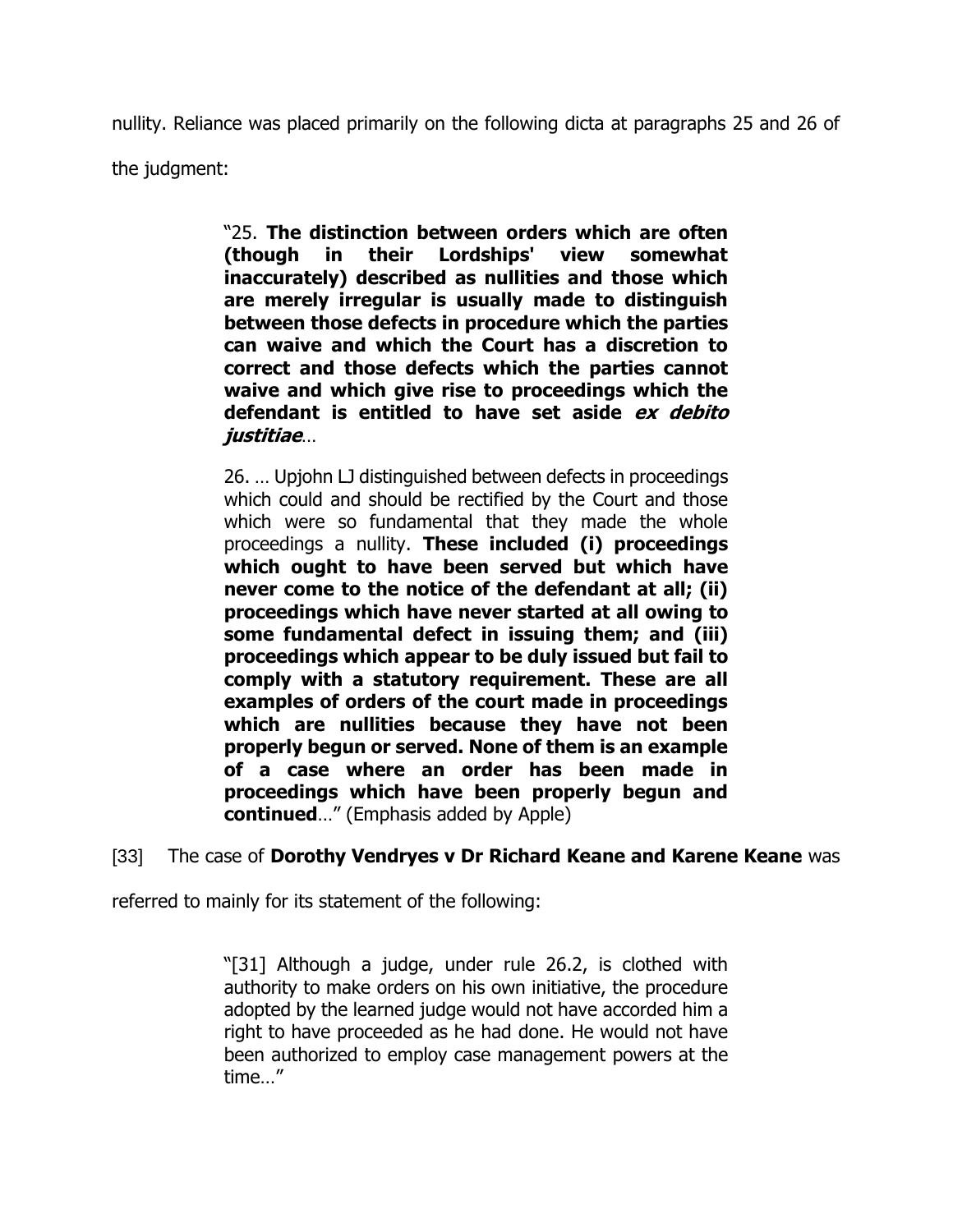[34] The general words of rule 26.9 cannot be extended to allow the learned judge to do that which would not have been possible. A judge can only apply a rule so far as he is permitted. The claim form was a nullity. It cannot be restored by an order of the court. The service of the requisite documents accompanying the claim form is a mandatory requirement…"

[34] The authority of **Hon Gordon Stewart OJ v Senator Noel Sloley Sr et al** was relied on in support of the argument that the overriding objective cannot be used to circumvent the plain terms of a provision in the CPR.

[35] The remaining cases were intended to be used to reinforce Apple's contention as to the effect of a procedure which amounted to a nullity.

# **For Swatch**

….

[36] Not unnaturally, Swatch has tried to persuade the court to see matters in an entirely different light. It has sought, for example, to distinguish the case of **Dorothy** 

**Vendryes v Dr Richard Keane and Karene Keane** from the instant case by pointing out that in that case, no question arose as to the validity of the claim form itself. For example, for one, Swatch quotes the following words of Morrison JA (as he then was) at paragraph [32] of the judgment of **B & J Equipment Rental Limited v Joseph Nanco**  [2013] JMCA Civ 2:

> "…no question arose as to the validity of the claim form itself and the only matter for consideration was the legal effect of the respondent's failure to serve all the documents required by rule 8.16(1) to be served with the claim form."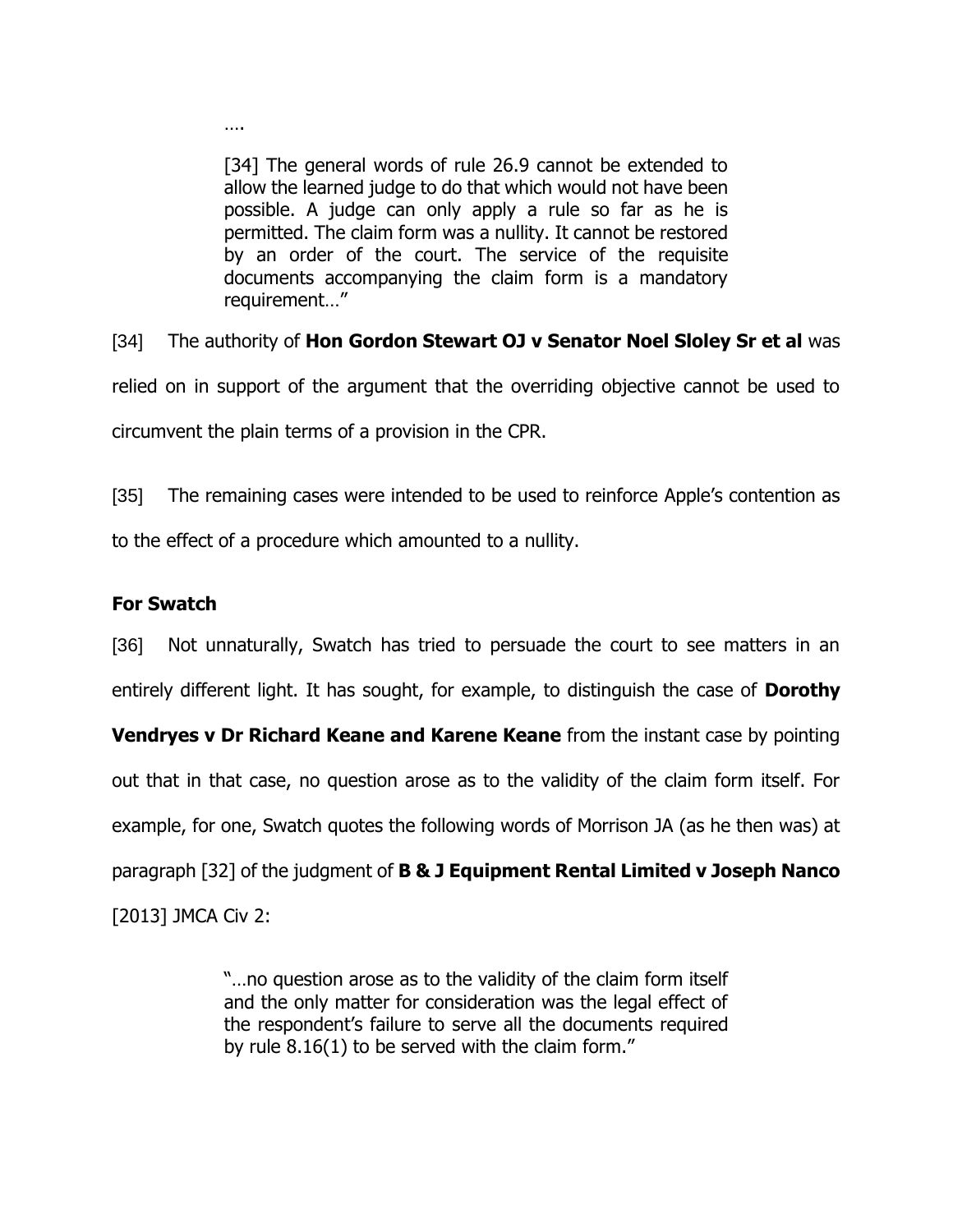[37] A second basis on which Swatch seeks to distinguish **Dorothy Vendryes v Dr Richard Keane and Karene Keane** from the instant case is that, on Swatch's contention, that case treated with a rule (rule 8.16(1) of the CPR) which was a mandatory provision; whereas, neither the wording of rule 60 or 62 of the CPR, which are the two rules in issue, can fairly be deemed to be mandatory. The word "must" is not used in the rules that are relevant to this case, it was submitted, whilst, in contrast, it was used in the relevant rule in **Dorothy Vendryes v Dr Richard Keane and Karene Keane**. This point about the nature of the language used in the various rules, is also a basis for Swatch seeking to distinguish from the instant case, the case of **Anthony Hendricks v Commissioner of Customs**. The relevant provision in that case used the word "shall". The use of the words "must" and/or "shall" have the effect of removing a judge's discretion, it was contended. However, those words are not used in any of the rules in the instant case, and so the learned judge had a discretion to deal with the matter in the way that he did (the argument ran).

[38] In seeking to bolster its submissions, Swatch also relied on dicta in the case of **BUPA Insurance Limited (trading as BUPA GLOBAL) v Roger Hunter** [2017] JMCA Civ 3, per McDonald-Bishop JA, as meaning that, even if a rule uses mandatory language, that does not have the absolute effect of removing the discretion of a judge to deal with a matter pursuant to rule 26.9 of the CPR. Among the dicta of McDonald-Bishop JA that were relied on was the following dictum at paragraph [55] of the judgment:

> "It is clear to me, in the light of rule 26.9, that the framers of the CPR did not intend for every breach of the rules to be taken as invalidating the proceedings and that would be so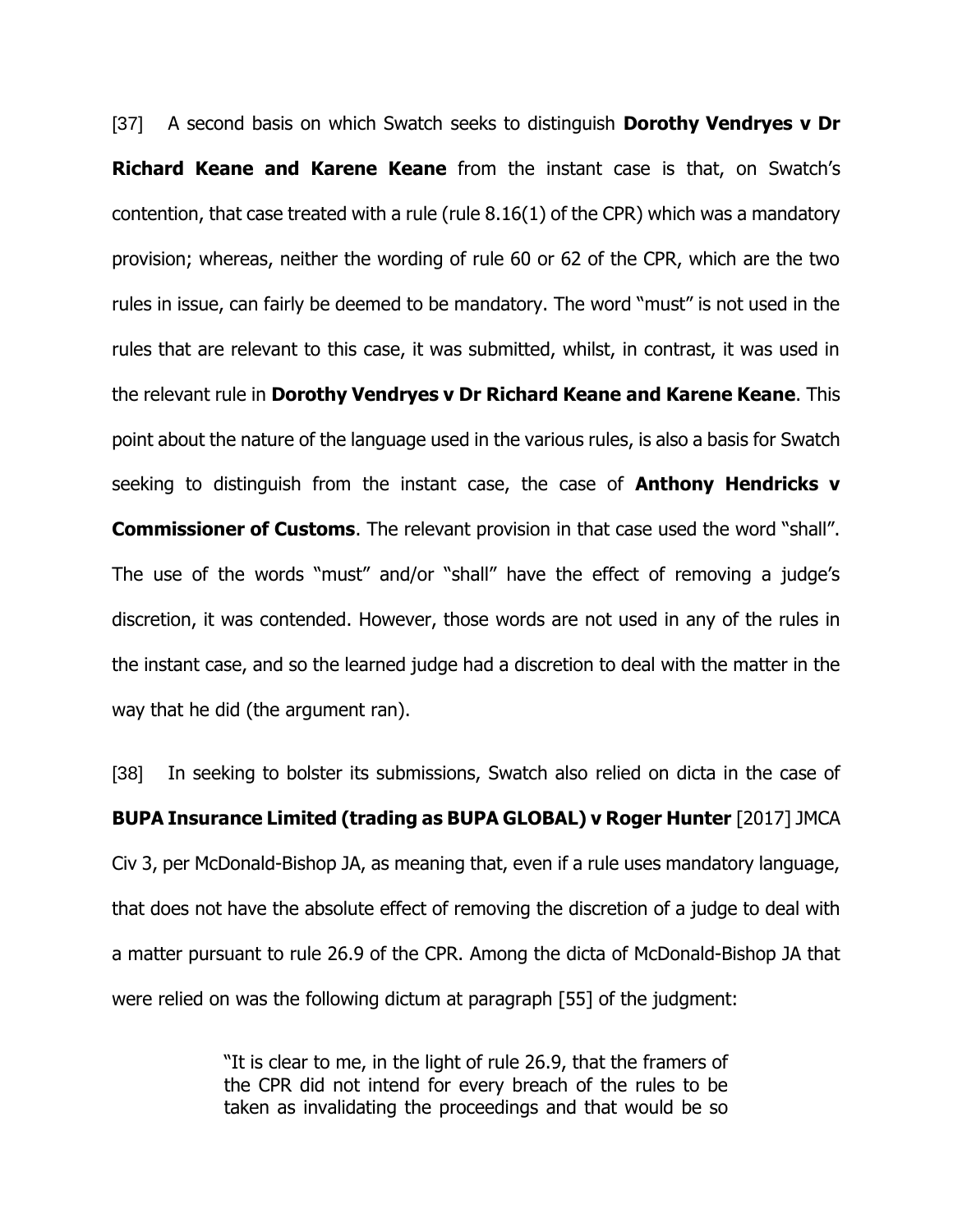whether or not the particular rule that is engaged is stated in mandatory terms. Once the consequence for breach of the rule is not provided for by the CPR or otherwise, then consideration must be given to the provisions of rule 26.9 in determining the way forward in the proceedings."

[39] Another case relied on by Swatch is **Eldemire v Eldemire** (1990) 38 WIR 234,

with dicta therein by Lord Templeman at page 238, paragraph h as follows:

"As a general rule, an originating summons is not an appropriate machinery for the resolution of disputed facts. **The modern practice varies. Sometimes when disputed facts appear in an originating summons proceeding, the court will direct the deponents who have given conflicting evidence by affidavit to be examined and cross-examined orally and will then decide the disputed facts. Sometimes the court will direct that the originating summons proceedings be treated as if they were begun by writ and may direct that an affidavit by the applicant be treated as a statement of claim. Sometimes, in order to ensure that the issues are properly deployed, the court will dismiss the originating summons proceedings and leave the applicant to bring a fresh proceeding by writ. In general, the modern practice is to save expense without taking technical objection, unless it is necessary to do so in order to produce fairness and clarification**." (Emphasis added by Swatch)

[40] Swatch further submitted that, as rule 60.2 of the CPR is not absolute and is silent on the consequence of its breach, consideration must be given to rule 26.9 as the learned judge did.

## **Discussion**

[41] In giving reasons orally, the learned judge made reference to rule 26 of the CPR.

Swatch has submitted that it is specifically rule 26.9 of the CPR that empowered the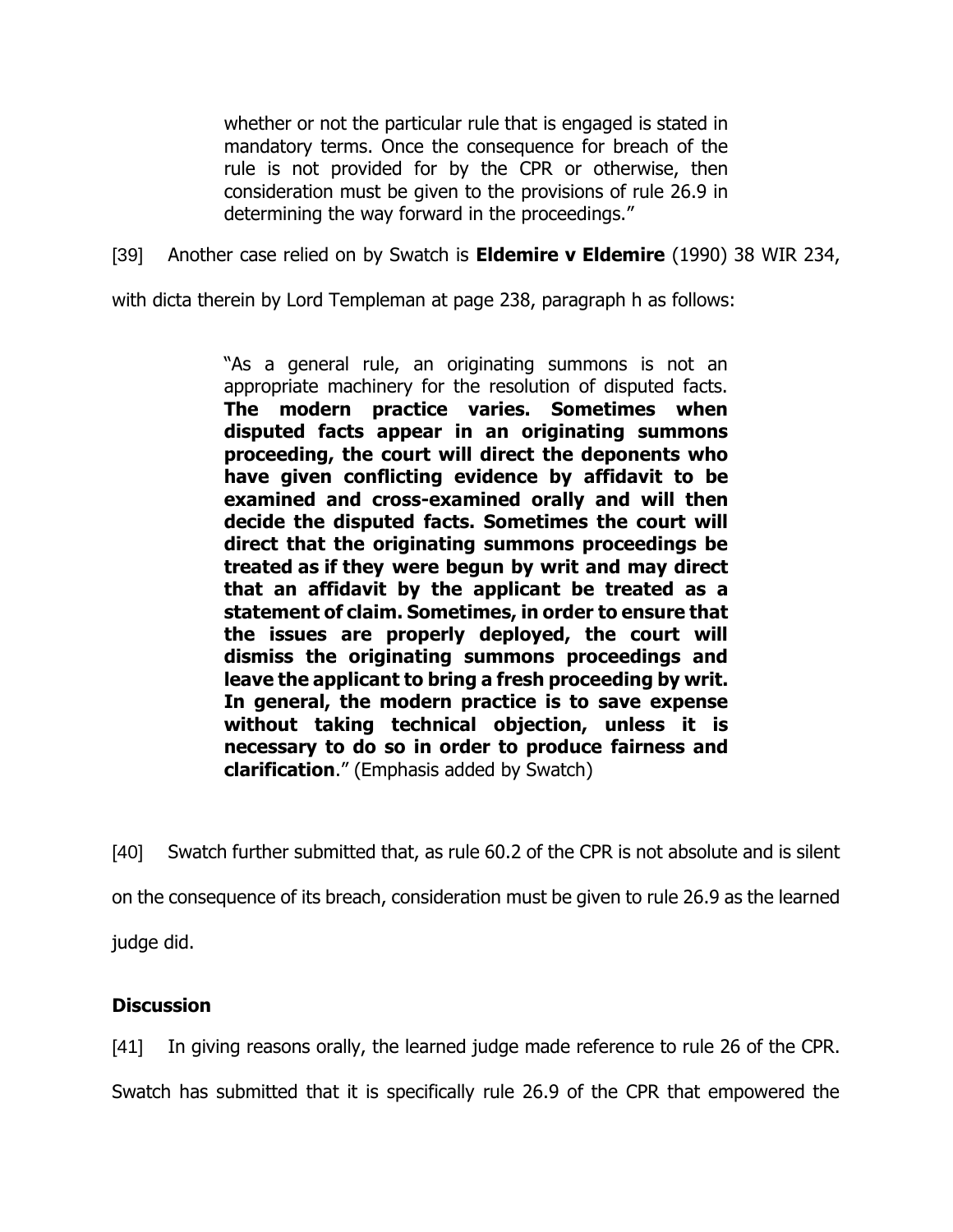learned judge to do as he did. The learned judge's written reasons, now to hand, confirm

that it was pursuant to rule 26.9 that he acted. That rule reads as follows:

## "**General power of the court to rectify matters where there has been a procedural error**

26.9 (1) This rule applies only where the consequence of failure to comply with a rule, practice direction or court order has not been specified by any rule, practice direction or court order.

(2) An error of procedure or failure to comply with a rule, practice direction or court order does not invalidate any step taken in the proceedings, unless the court so orders.

(3) Where there has been an error of procedure or failure to comply with a rule, practice direction, court order or direction, the court may make an order to put matters right.

(4) The court may make such an order on or without an application by a party."

[42] So, the takeaway from rule 26.9 is this: not every procedural error or act of noncompliance brings about a nullity; and, in some cases, the court may do what is necessary to regularize matters. There is, however, a threshold requirement: that is, that, in order for the court's power to regularize matters to be triggered, there must be no sanction specified for the procedural error or non-compliance. That threshold requirement is specified in rule 26.9(1).

[43] Therefore, in seeking to ascertain whether the learned judge was correct in relying on rule 26 (and whether rule 26.9 empowered him to act as he did) it is necessary to first examine rule 60.2 of the CPR, pursuant to which the originating process (that is, the fixed date claim form) ought to have been filed. Rule 60.2 reads as follows: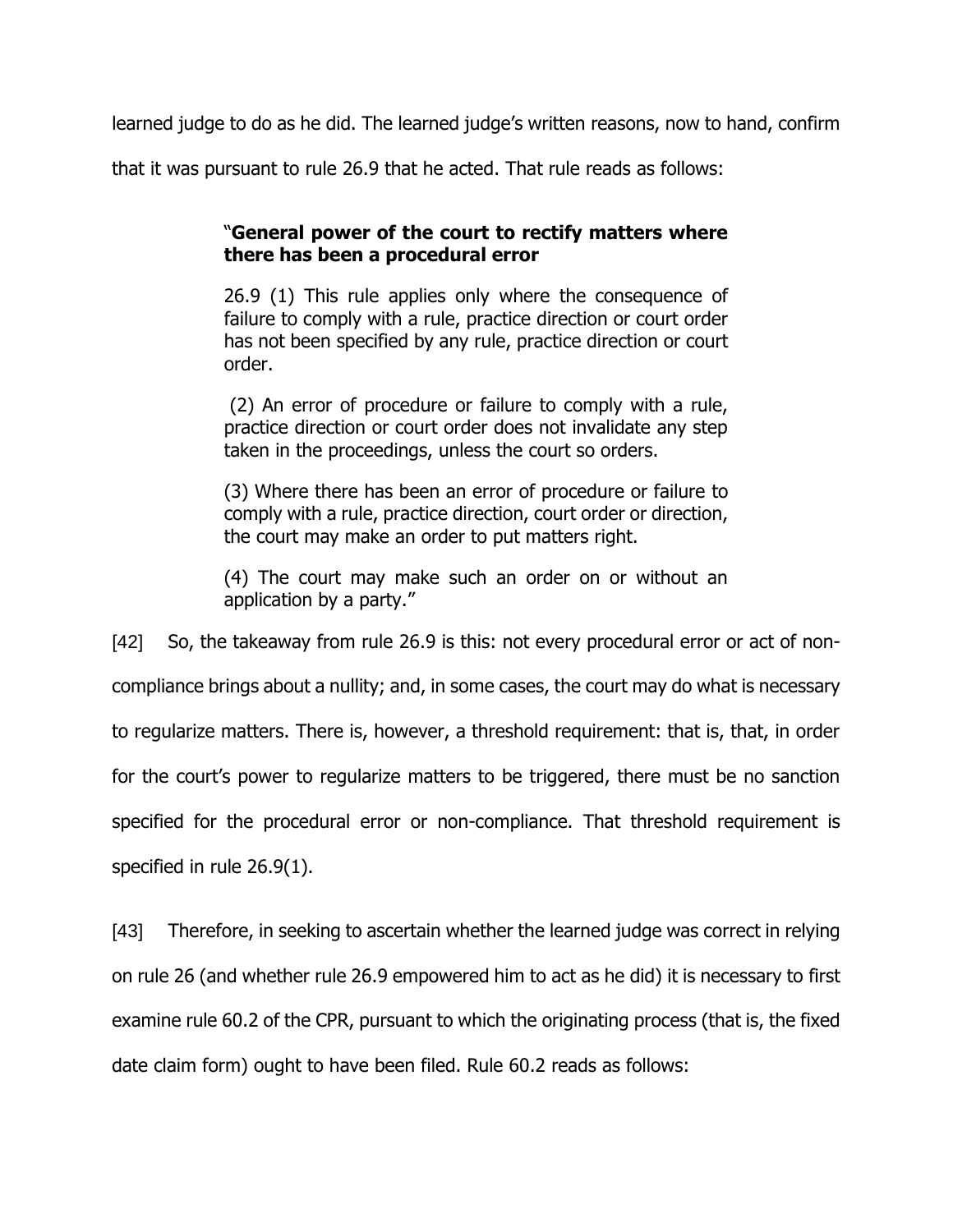## "**How to appeal to the court**

- 60.2 (1) An appeal to the court is made by issuing a fixed date claim form in form 2 to which must be annexed the grounds of appeal.
- (2) The appellant's grounds of appeal must state
	- (a) the decision against which the appeal is made;
	- (b) the name of the tribunal or person whose decision is being appealed;
	- (c) the enactment enabling an appeal to be made to the court;
	- (d) the facts found by that tribunal; and
	- (e) the grounds of the appeal identifying
		- (i) any finding of fact; and

(ii) any finding of law, which the claimant seeks to challenge.

(3) The date for the first hearing must not be less than 28, nor more than 56, days after issue of the claim form."

[44] It is also useful to look at rule 60.5, which deals with the requirement for service

of the claim form, the terms of which rule are set out hereunder:

## **"Time within which claim form must be served**

60.5 The claim form and grounds of appeal must be served within 28 days of the date on which notice of the decision was given to the claimant."

[45] It will be seen that neither of these provisions, nor any other provision of part 60,

nor any other provision in the CPR (nor any practice direction or court order of which the

court is aware), prescribes a penalty or sanction for non-compliance with rules 60.2 or

60.5. By virtue of this, and looking only at the CPR requirements, the threshold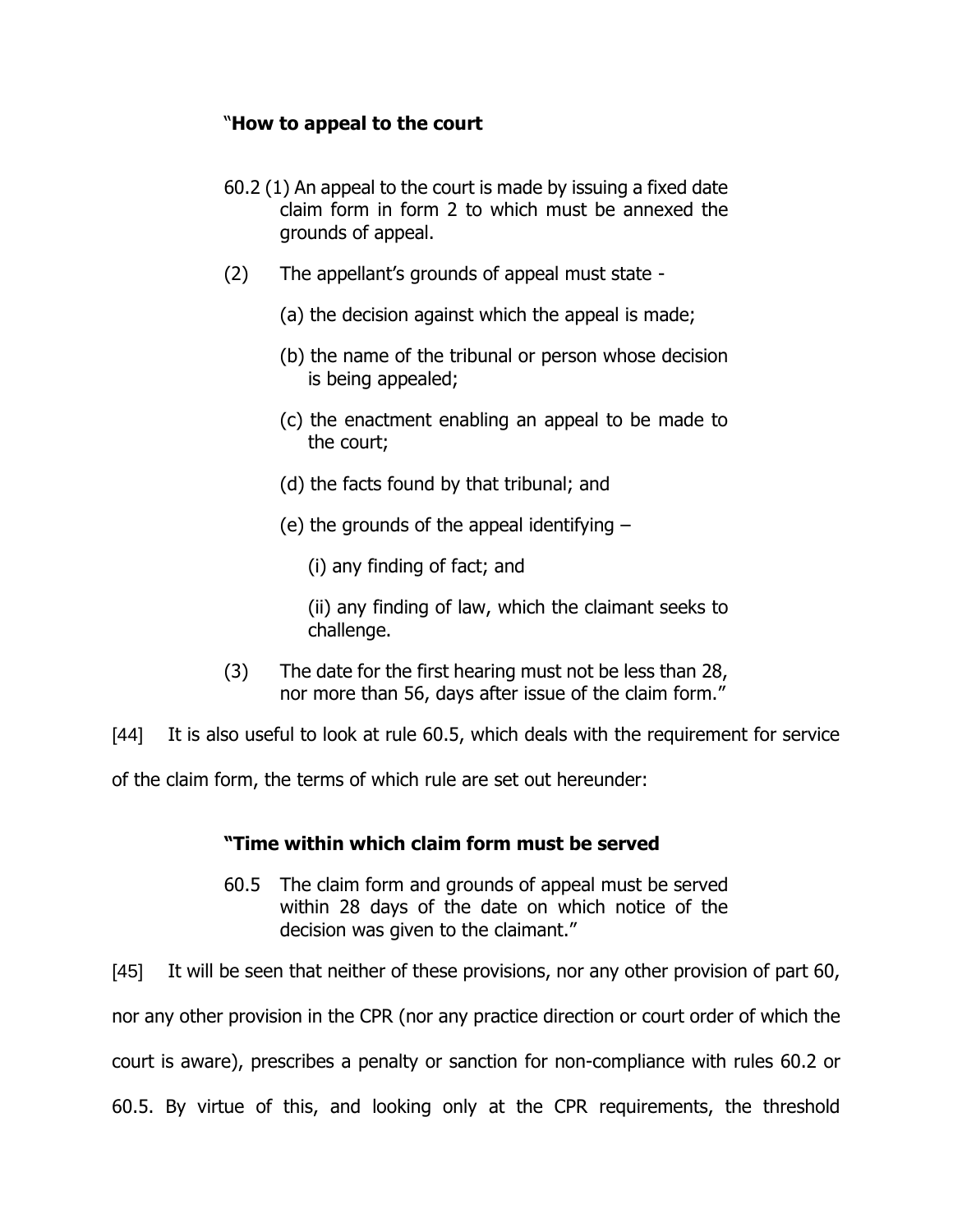requirement stated in rule 26.9(1) would therefore have been met, entitling the learned judge to make orders setting matters right. However, it will also be useful to consider some of the cases on which the parties place most weight.

#### **A consideration of some of the authorities cited**

[46] In **Dorothy Vendryes v Dr Richard Keane and Karene Keane**, this court allowed an appeal against an order of a judge of the Supreme Court, that had: (i) set aside a default judgment entered, in relation to an agreement for the sale of land; and that had (ii) entered summary judgment on the basis that the appellant had no real prospect of success. The error of the learned judge in that case (this court found) was in proceeding to case management and summary judgment on an amended claim and particulars of claim, which had not been served. This court agreed with the learned judge that compliance with rule 8.16 was mandatory and so the default judgment entered in those circumstances of non-compliance had to be set aside ex debito justitiae. The noncompliance arose from the failure to serve with the claim form, forms of acknowledgement of service and defence; and prescribed notes for defendants, pursuant to rule 8.16(1) a, b and c, respectively. Paragraphs [27], [32] and [34] of the judgment set out this court's dicta (per Harris JA) that are of most relevance to this case. They read as follows:

> "[27] The claim form upon which the learned judge proceeded lacked validity, in that it was not in compliance with rule 8.16(1). It would have been a nullity and ought not to have been acted upon…"

…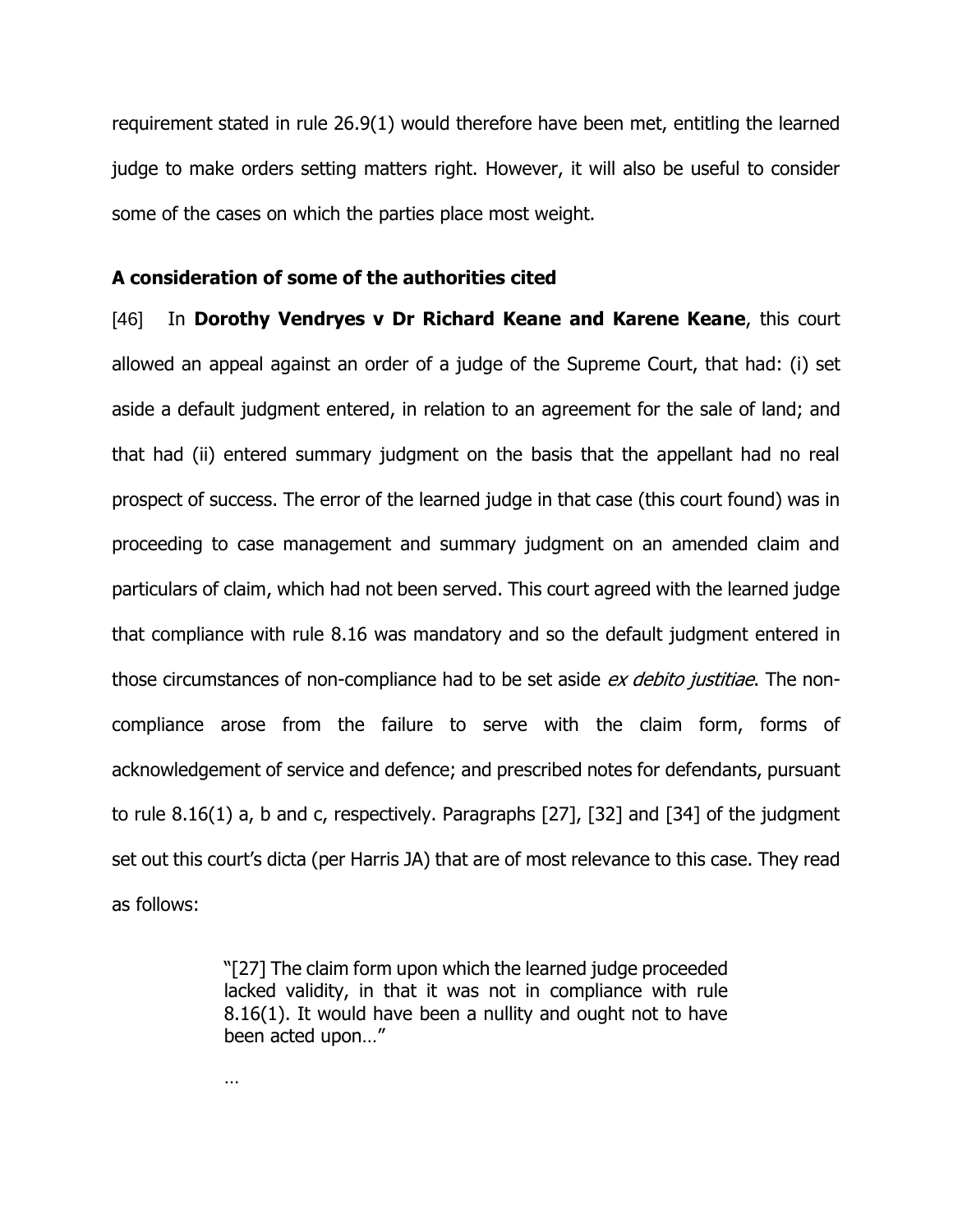[32] ...The learned judge applied the correct rule in setting aside the judgment. Compliance with rule 8.16 (1) was mandatory. The default judgment was set aside under rule 13. 2 (1) which compelled the learned judge to do so, it being wrongly entered."

…

[34] The general words of rule 26.9 cannot be extended to allow the learned judge to do that which would not have been possible. A judge can only apply a rule so far as he is permitted. The claim form was a nullity. It cannot be restored by an order of the court. The service of the requisite documents accompanying the claim form is a mandatory requirement. The amended pleadings must be served before any further steps can be taken in the proceedings."

[47] It will be seen that the facts and circumstances of that case are different from

those of the instant appeal, and that the two cases are not on all fours with each other.

In **Dorothy Vendryes, v Dr Richard Keane and Karene Keane**, the court's ruling (using the interpretation placed on it by Apple) is more easily understood given considerations of fairness in having the important accompanying documents served with the initiating or originating document, in some cases on persons who might be unfamiliar with litigation and its requirements. On the other hand, the antecedent history of the instant appeal saw the parties, represented by attorneys-at-law, in hotly-contested proceedings before the Registrar, whose decision on the matter runs to some 87 paragraphs. Swatch's submission on this issue also has merit – that is, although there were some statements in **Dorothy Vendryes, v Dr Richard Keane and Karene Keane** that the claim form itself was invalid, that was not a specific issue in the case. Additionally, in the case of **B & J Equipment Rental Limited v Joseph Nanco**, Morrison JA (as he then was) in his judgment, questioned whether **Dorothy Vendryes,**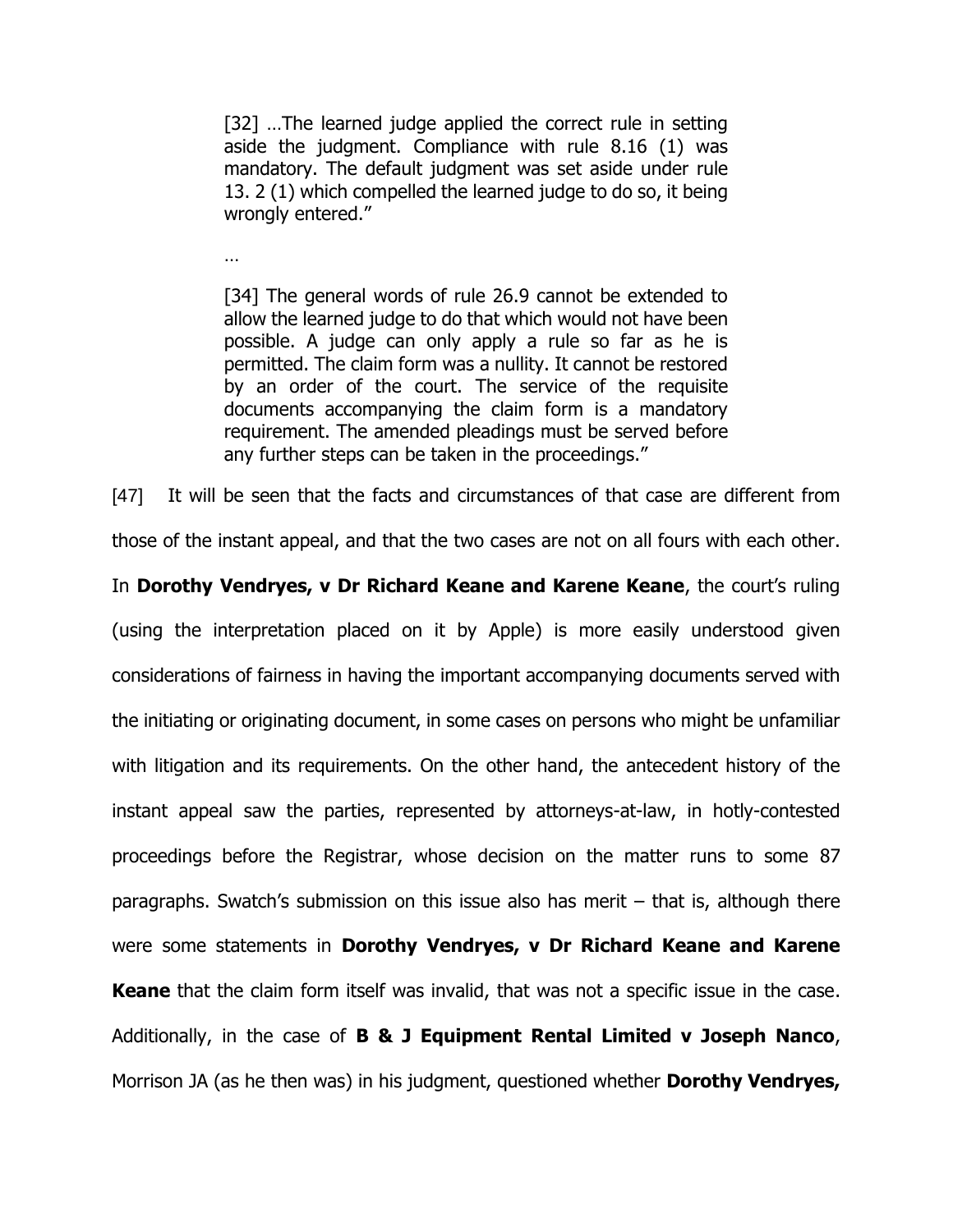**v Dr Richard Keane and Karene Keane**, has been properly interpreted, given the issues in the case – namely, (i) if proceeding to case management and summary judgment on amended pleadings not served, was irregular; and (ii) if the dictum concerning whether the claim form was a nullity attributed to Harris JA, was not said obiter. Morrison JA, at paragraphs [36] to [38] of **B & J Equipment Rental Limited v Joseph Nanco**, analysed the case of **Dorothy Vendryes v Dr Richard Keane and** 

## **Karene Keane** as follows:

"[36] Taken in the context which I have attempted to describe, it seems plain that what Harris JA was responding to, and accepting, in this passage, was the appellant's submission that Sykes J erred in proceeding to case management and an assessment of whether there was a defence with a real prospect of success on the basis of the claim form and particulars of claim as originally filed, they having subsequently been amended. As Hodson LJ said in Warner v Sampson (at page 129) '[o]nce pleadings are amended, what stood before amendment is no longer material before the court and no longer defines the issues to be tried'. It is in this sense, it seems to me, that, as Harris JA said, the original claim form "lacked validity". It is true that the learned judge went on to link the invalidity of the claim form in explicit terms to its non-compliance with rule 8.16(1), but I cannot, naturally with the greatest of respect, regard this as anything but a mistaken reference, since there is nothing in rule 8.16(1) which speaks to the conditions of validity of a claim form.

[37] Indeed, it is difficult to see why, as a matter of principle, it should follow from a failure to comply with rule 8.16(1), which has to do with what documents are to be served with a claim form, that a claim form served without the accompanying documents should itself be a nullity. While the purported service in such a case would obviously be irregular, as Sykes J and this court found in Vendryes, I would have thought that the validity of the claim form itself would depend on other factors, such as whether it was in accordance with Part 8 of the CPR, which governs how to start proceedings. It is equally difficult to see why a claimant, who has failed to effect proper service of a claim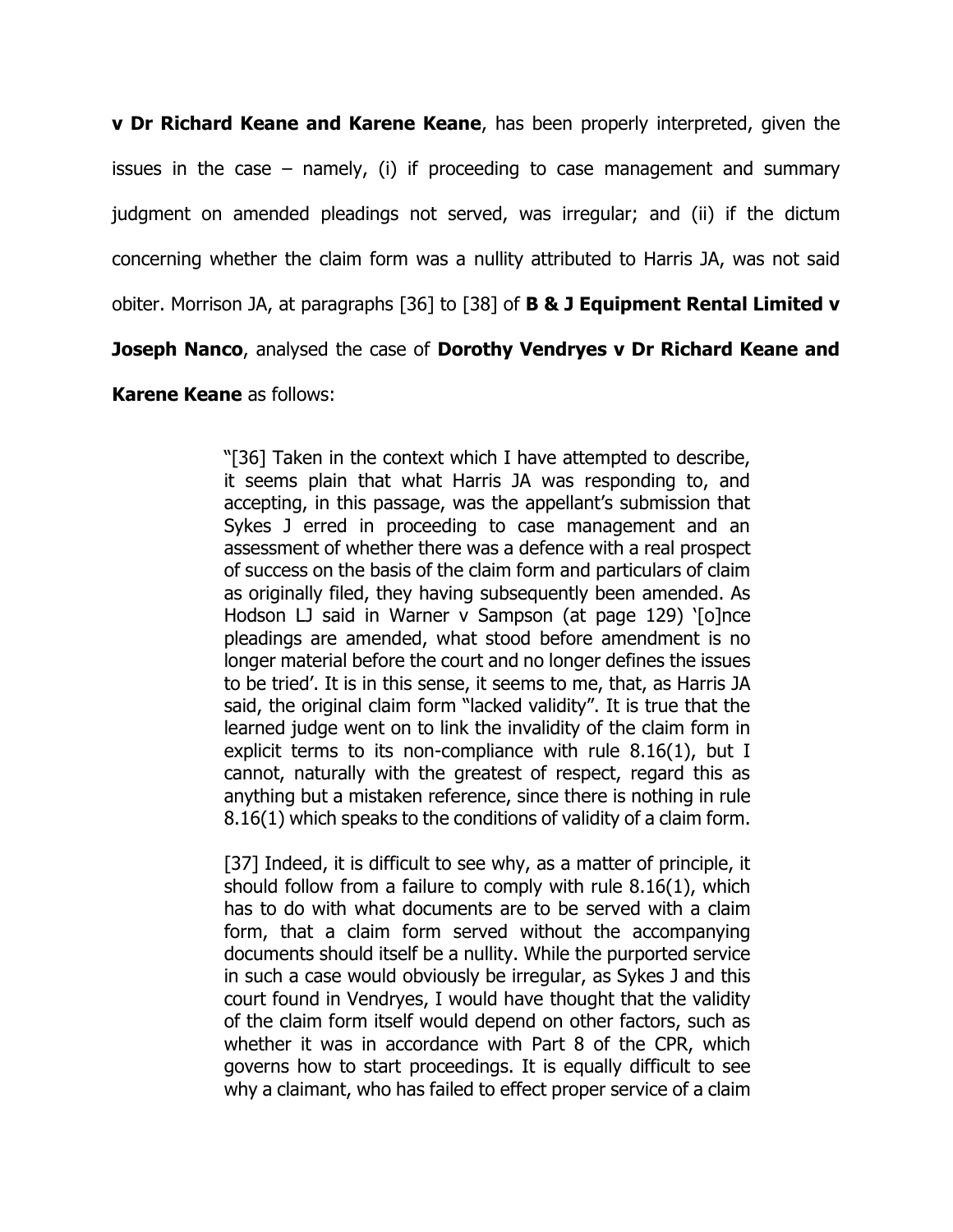form because of non-compliance with rule 8.16(1), should not be able to take the necessary steps to re-serve the same claim form accompanied by the requisite documents and by that means fully comply with the rule.

[38] Accordingly, given that the validity of the claim form as such was not an issue before the court in Vendryes, I can only regard the statements that the claim form served in breach of rule 8.16(1) was a nullity as obiter, and not part of the court's reason for its decision in that case. In my view, there is therefore no basis to conclude in the instant case that the claim form is a nullity because it was not served with all the documents required to accompany it by rule  $8.16(1)$ ." (Emphasis added)

[48] I accept as well Swatch's submission that, by the absence of the use of mandatory words such as "must" and "shall" in relation to how the appeal is to be initiated, a discretion remained in the learned judge in this case to set matters right, and that this is a basis for distinguishing **Vendryes** from the instant case. Indeed, all that rule 60.2 states is that: "An appeal to the court is made by issuing a fixed date claim form…" (Emphasis added)

[49] However, even if words mandatory on their face, such as "must" and "shall", had been used in relation to the commencing of an appeal in rule 60.2; (and even though the word "must" is used in rule 60.5 in respect of service of the appeal document), the dictum of McDonald-Bishop JA at paragraph [55] in **BUPA Insurance Limited (trading as BUPA GLOBAL) v Roger Hunter** must be remembered and addressed. Its substance, it will be recalled, is this: mandatory language in a rule will not automatically or necessarily preclude a judge from relying on rule 26.9. The use of that rule will be triggered once no sanction is specified for the breach of or non-compliance with a rule. Therefore, the learned judge in this case was empowered by this rule not only to make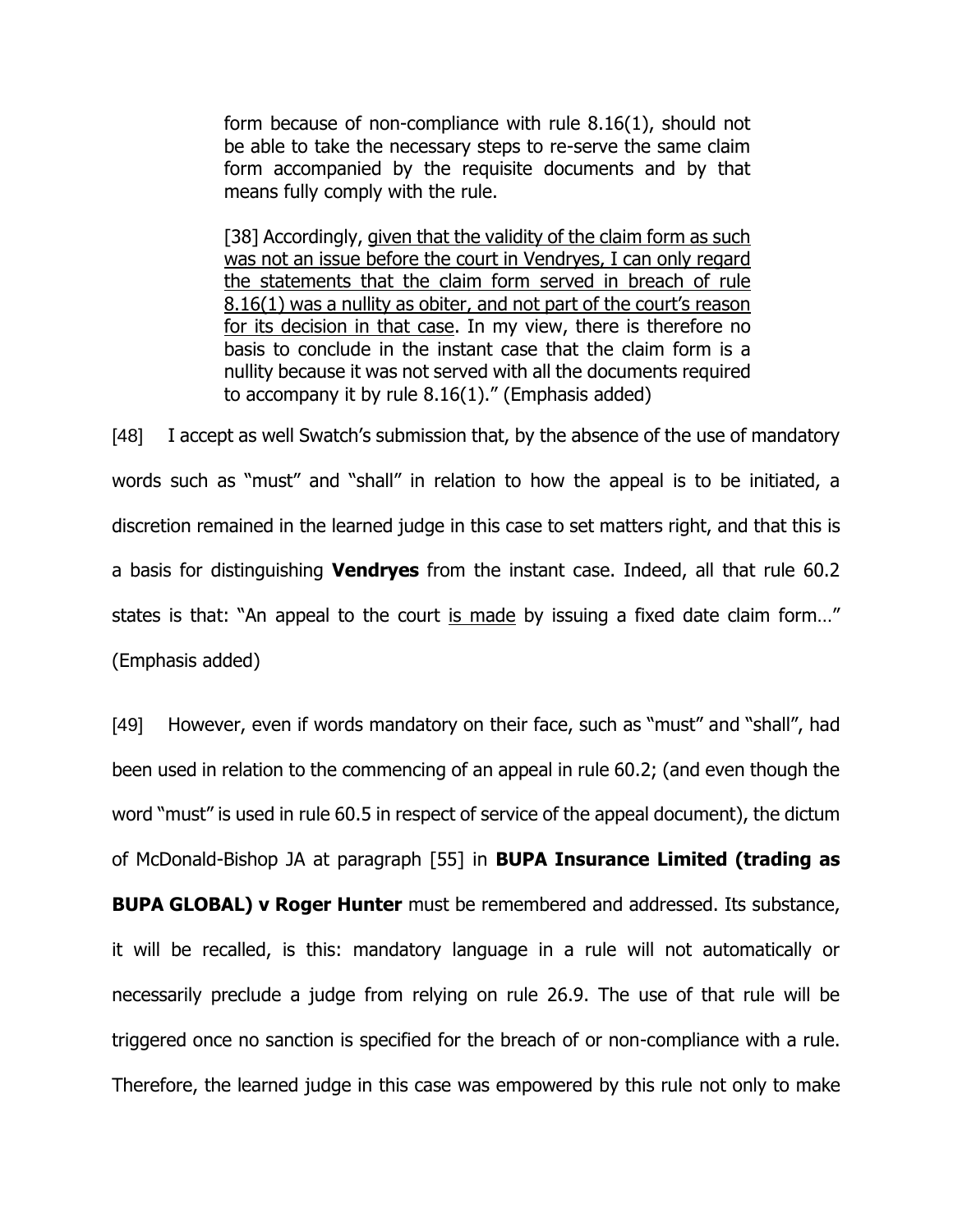an order that the matter should have proceeded as if commenced by fixed date claim form; but also to cure the late service of the notice of appeal. Rule 26.9(3) gives a judge a wide discretion to "put matters right". And, as rule 26.9(4) makes expressly clear, a judge may make whatever orders the particular situation calls for: "(4) …on or without an application by a party". No application for extension of time or otherwise was therefore necessary for the learned judge to have made the orders that he did.

[50] Like the learned judge (as he stated at paragraph [5] of his written reasons), I can discern no prejudice or disadvantage to Apple by having the matter proceed to be dealt with in substance. This is so especially where (as the learned judge also found at paragraph [4] of his reasons) the appeal document filed by Swatch contains all the information required by rule 60.2 (set out fully in paragraph [44] hereof) to be stated in grounds of appeal to be attached to the fixed date claim form. The only real discernible difference between the contents of the fixed date claim form and grounds of appeal required by rule 60.2(2) and the "notice of appeal" filed in this case is to be found in the title of both documents.

[51] In fact, looked at from the perspective of the attorneys-at-law involved in the matter, the breaches in this case could reasonably be seen as relatively minor ones which Apple could have waived.

[52] The modern relevance of the dicta relied on by Apple in the case of **Leymon Strachan v The Gleaner Company Limited and Another**, has also come in for question in a relatively-recent decision of the Privy Council, as will be seen in paragraphs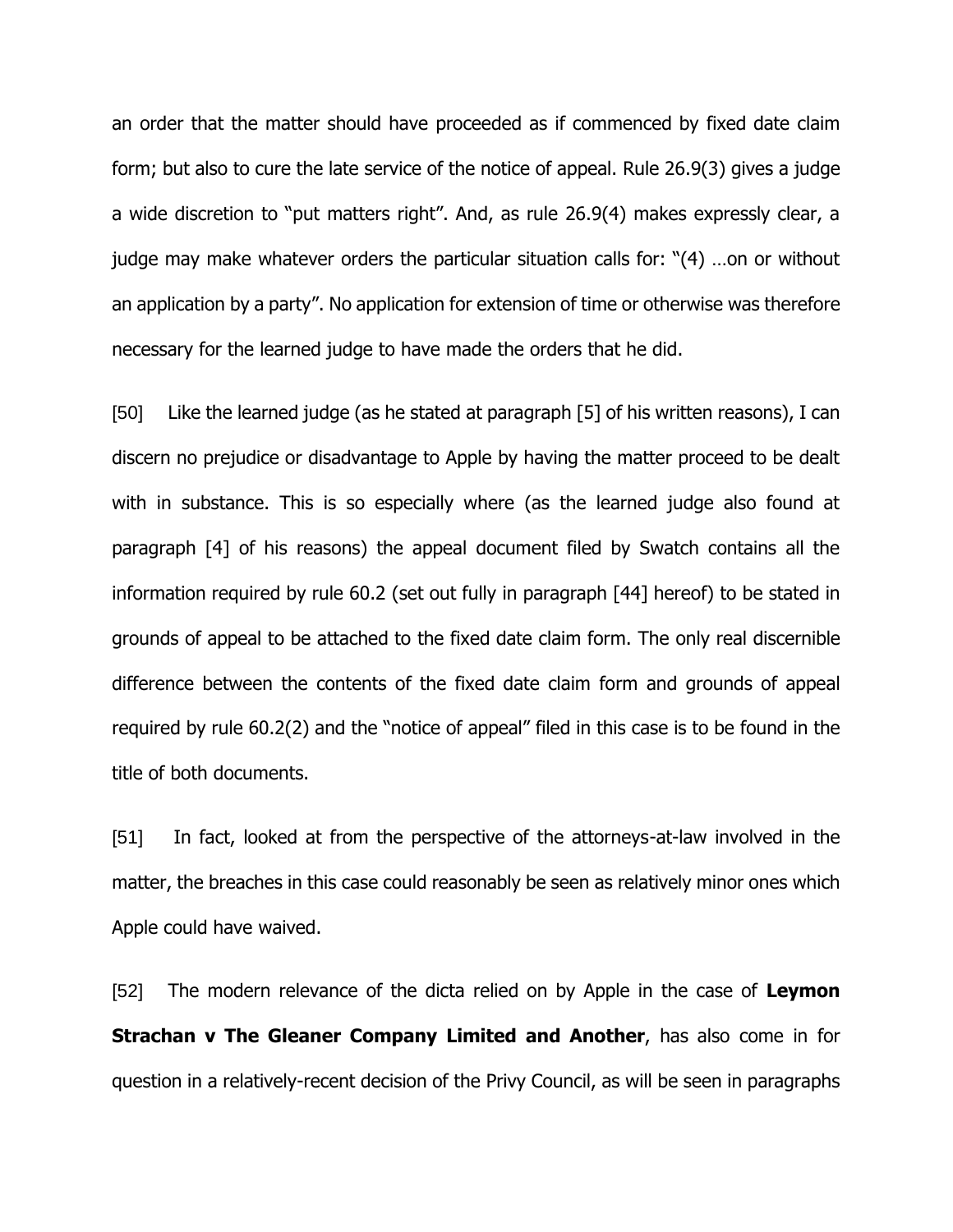# 24 and 26 of **Causwell v The General Legal Council (Ex parte Elizabeth Hartley)**

[2019] UKPC 9. In that case, the following comments were made in respect of the case

of **In re Pritchard** [1963] Ch 502, on which Apple's quotations from **Leymon Strachan** 

**v The Gleaner Company Limited and Another** were based:

"24. Both the Court of Appeal and the Respondent placed reliance, in support of the view that the unauthorised initiation of a complaint was a complete nullity, upon the decision of the Court of Appeal in *In re Pritchard* [1963] Ch 502. That was (to modern eyes) a hard case in which proceedings commenced by Originating Summons under the Inheritance (Family Provision) Act 1938 were issued out of a District Registry rather than, as required by the then Rules of the Supreme Court, The Central Office. The Court of Appeal held that this was a fundamental defect which could not be put right by a transfer of the proceedings or a waiver by the defendants…

…

26. None of the other authorities relied upon by the Court of Appeal appear to the Board to afford material assistance. Leymon Strachan v The Gleaner Company Ltd [2005] UKPC 33; [2005] 1 WLR 3204 was a decision of the Board which, **in passing**, referred with approval to Upjohn LJ's categorisation of nullity in *In re Pritchard*. But the case was, as Lord Millett pointed out at para 27, nothing to do with the validity or otherwise of the commencement of proceedings, but rather whether an order of a judge of the Supreme Court made without jurisdiction is a nullity." (Emphasis added)

[53] These comments, along with the dicta in the cases that follow, raise doubt as to

the relevance of **In Re Pritchard** to modern litigation. The authorities considered in the

following paragraphs may reasonably be taken to suggest that the approach taken in **In** 

**Re Pritchard**, valuable though it might have been in its time, might now be out of step

with modernity and could perhaps safely be regarded as a relic of a bygone era.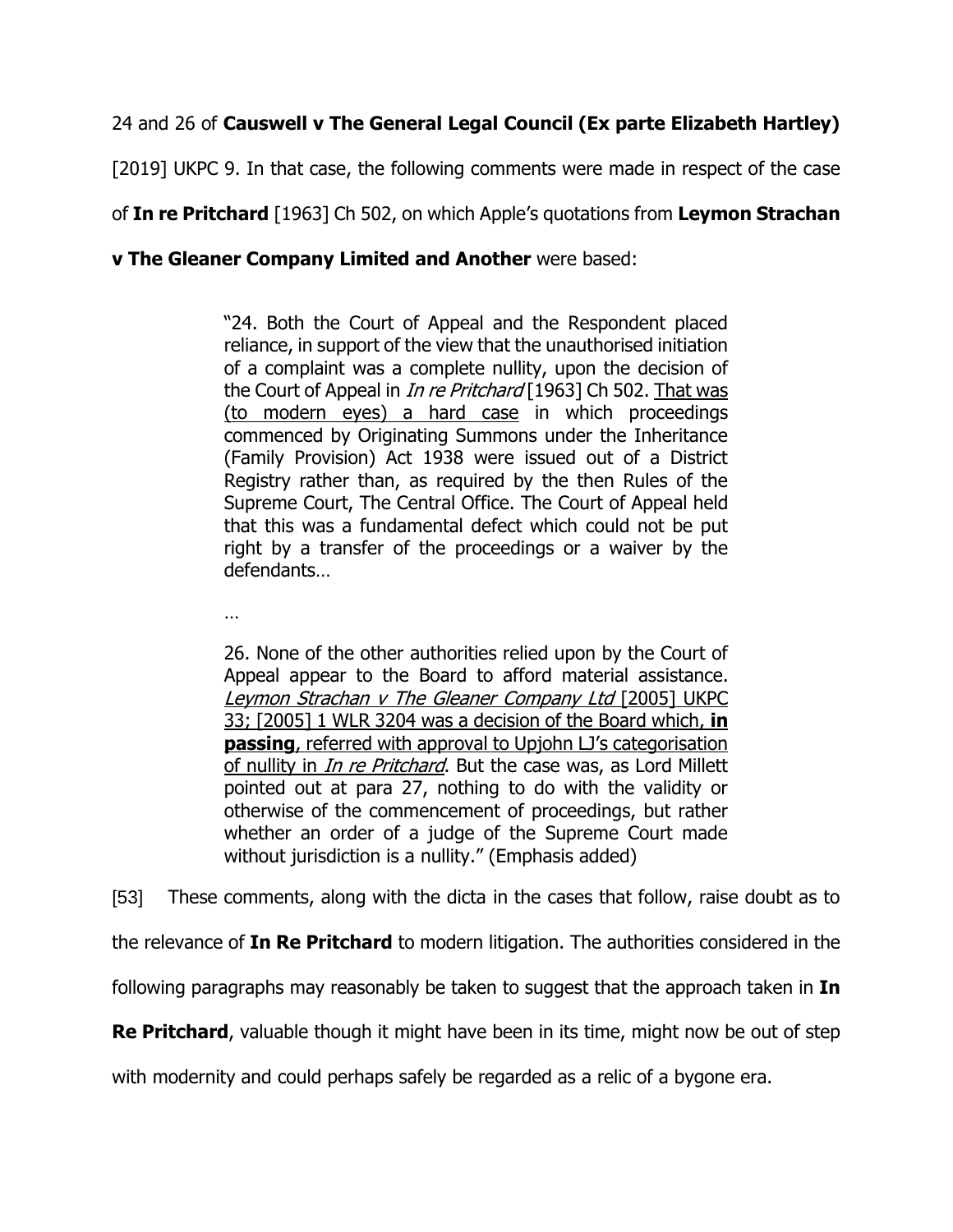[54] Lord Templeman's guidance in **Eldemire v Eldemire**, as to the "modern practice" being to avoid taking technical objection, which was given in 1990, would apply equally, if not *a fortiori*, to litigation today. That approach, suggested by the learned law lord, commends itself strongly to me. In fact, the English court of Appeal as long ago as near the turn of the last century, in the case of **In the Matter of an Arbitration between** 

**Coles and Ravenshear** [1907] 1 KB 1, observed at page 4, per Collins MR, as follows:

"Although I agree that a court cannot conduct its business without a code of procedure, I think that the relation of rules of practice to the work of justice is intended to be that of handmaid rather than mistress, and the Court ought not to be so far bound and tied by rules, which are after all only intended as general rules of procedure, as to be compelled to do what will cause injustice in the particular case."

[55] More recently, in dealing with an appeal from Mauritius, the Judicial Committee of the Privy Council gave uncharacteristically-strong and direct advice to that country in respect of a line of authorities that had upheld technical objections in respect of a jurisdictional point. In the case of **Margaret Toumany and John Mullegadoo v Mardaynaiken Veerasamy** [2012] UKPC 13, the Board considered the treatment by the Mauritius Supreme Court of a preliminary objection that had been raised on technical grounds. At paragraph 18 of the Board's advice, the objection is succinctly stated: "The bald point taken was that certain of the formal Court documents launching this appeal erroneously referred to 'The Supreme Court of Mauritius, Court of Civil Appeal'". In granting conditional leave to the appellant to appeal to the Privy Council, to which the appellant was entitled as of right, the Supreme Court of Mauritius indicated that, in addition to granting conditional leave as of right, it also did so: "… in view of the state of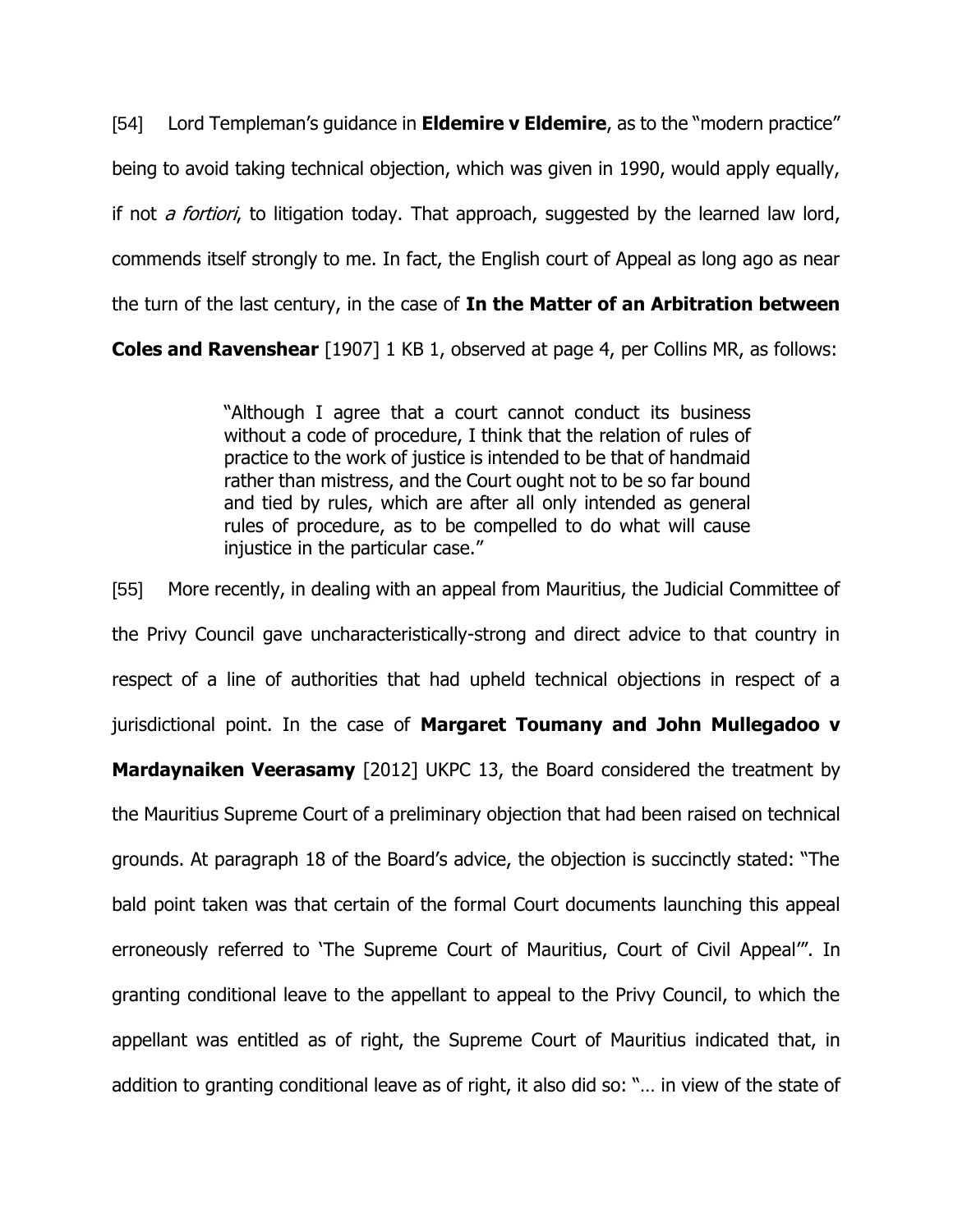our jurisprudence in respect of appeals which have been either lodged before or directed

to the wrong jurisdiction…" (see paragraph 20 of the judgment).

[56] The following excerpts from paragraphs 20, 21, and 23 of the judgment are instructive. They read as follows:

> "20…. Should this appeal to the Supreme Court have been dismissed on jurisdictional grounds as it was? That is the critical first question now for decision by the Board and we should be dissimulating were we to answer it other than by a categorical and resounding NO.

> 21. The Board is aware that this is by no means the only case where the Court has adopted a highly technical approach to the jurisdictional point here raised. Indeed a series of such cases is rehearsed in the Supreme Court's judgment, dated 28 April 2011, given by the Chief Justice and the Senior Puisne Judge in Begue v The Mauritius Union Assurance Co Ltd [2011] SCJ 104, a judgment which itself dismissed an appeal – from a judge's award of damages in a fatal accident claim – because the notice of appeal bore the heading 'In the Supreme Court of Mauritius' instead of, as the subsequent proecipe did, 'In the Supreme Court of Mauritius, Court of Civil Appeal'.

….

23. The Board has sought in the past to encourage the courts of Mauritius to be less technical and more flexible in their approach to jurisdictional issues and objections  $-$  see in particular Woventex Ltd (In Receivership) v J I Benichou and Others [2005] PRV 27 (para 17 of Lord Walker's judgment) and Fun World Co Ltd v The Municipal Council of Quatre Bornes [2008] PRV 46 (paras 24 and 25 of Lord Mance's judgment)…" (Emphasis added)

[57] Even more instructive, however, are paragraphs 24 and 25 of the judgment of the

Board, whose guidance, expressed in robust language, must be set out in full. Said the

Board: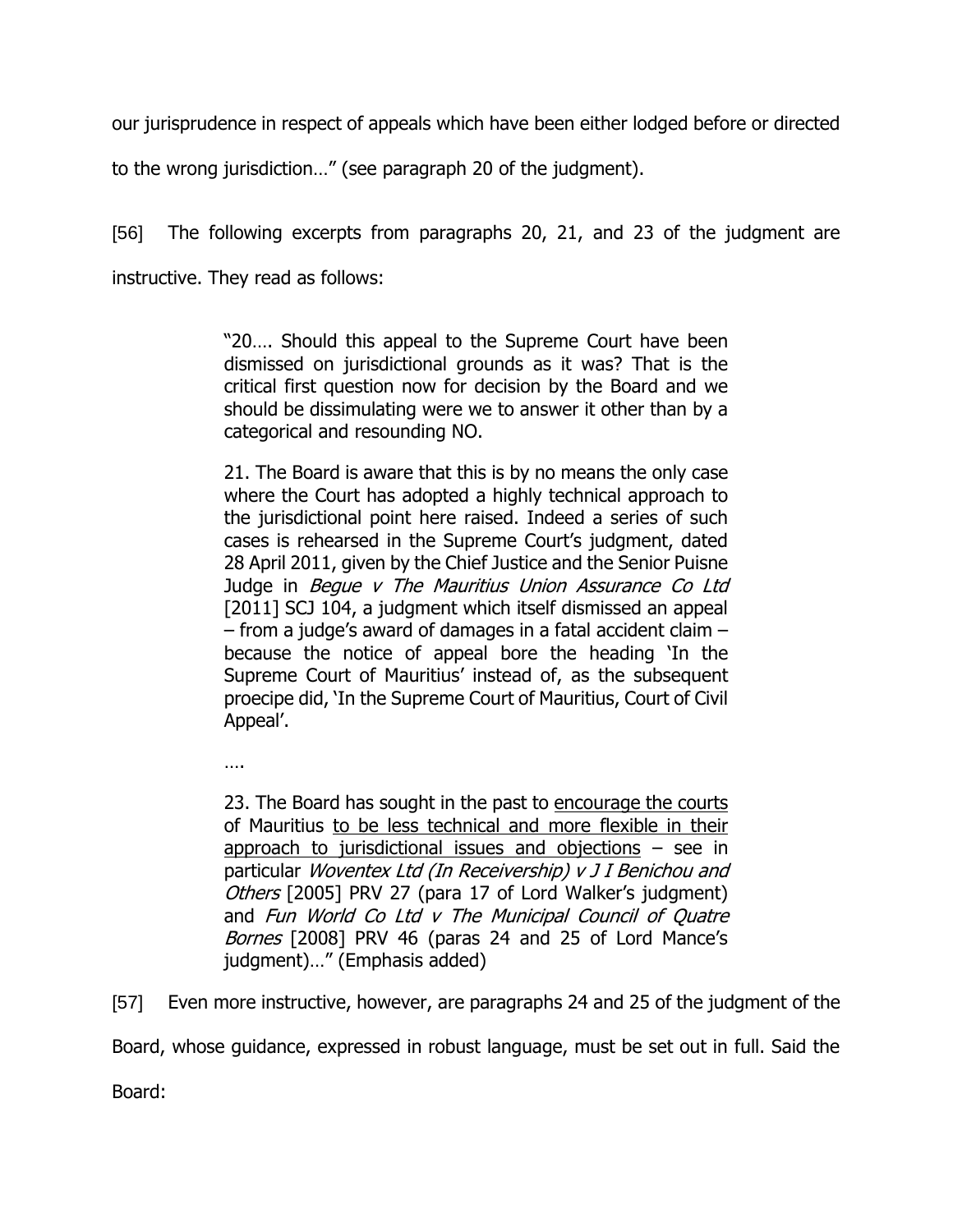"24. Let the Board now state as emphatically as it can its clear conclusion on this appeal. In cases like these, where mistakes appear in the documentation as to which particular appellate jurisdiction of the Supreme Court has been invoked, those mistakes should be identified and corrected (without penalty unless they have genuinely created a problem) as soon as practicable and the Court should proceed without delay to deal with the substantive issues raised before it on the merits.

25. The line of authority represented by the Supreme Court's decision in the present case constitutes a blot on Mauritius's generally estimable record for the fair administration of justice. It must not be allowed to continue." (Emphasis added)

[58] In my view, there are similar bases for distinguishing the other cases cited by Apple in support of this appeal as have been discussed in respect of **Dorothy Vendryes,**

## **v Dr Richard Keane and Karene Keane**.

[59] Another consideration as well is that the error in beginning the appeal would not have been the fault of Swatch, but of its attorneys-at-law. As was observed by Lord Denning in the case of **Salter Rex & Co v Ghosh** [1971] 2 All ER 865, 866: "We never like a litigant to suffer by the mistake of his lawyers". Had rule 26.9 not permitted the learned judge to proceed as he did, then Swatch would have been penalized as a result of its lawyers' mistake. However, with the powers available to him under rule 26.9, the learned judge spared Swatch from this consequence.

## **Other submissions**

[60] Apple made other submissions in relation to the substance of the appeal. However, having regard to how the foregoing issues have been dealt with, it is, in my view, unnecessary to consider those issues, though they will no doubt make for interesting discussion at the hearing of the substantive appeal.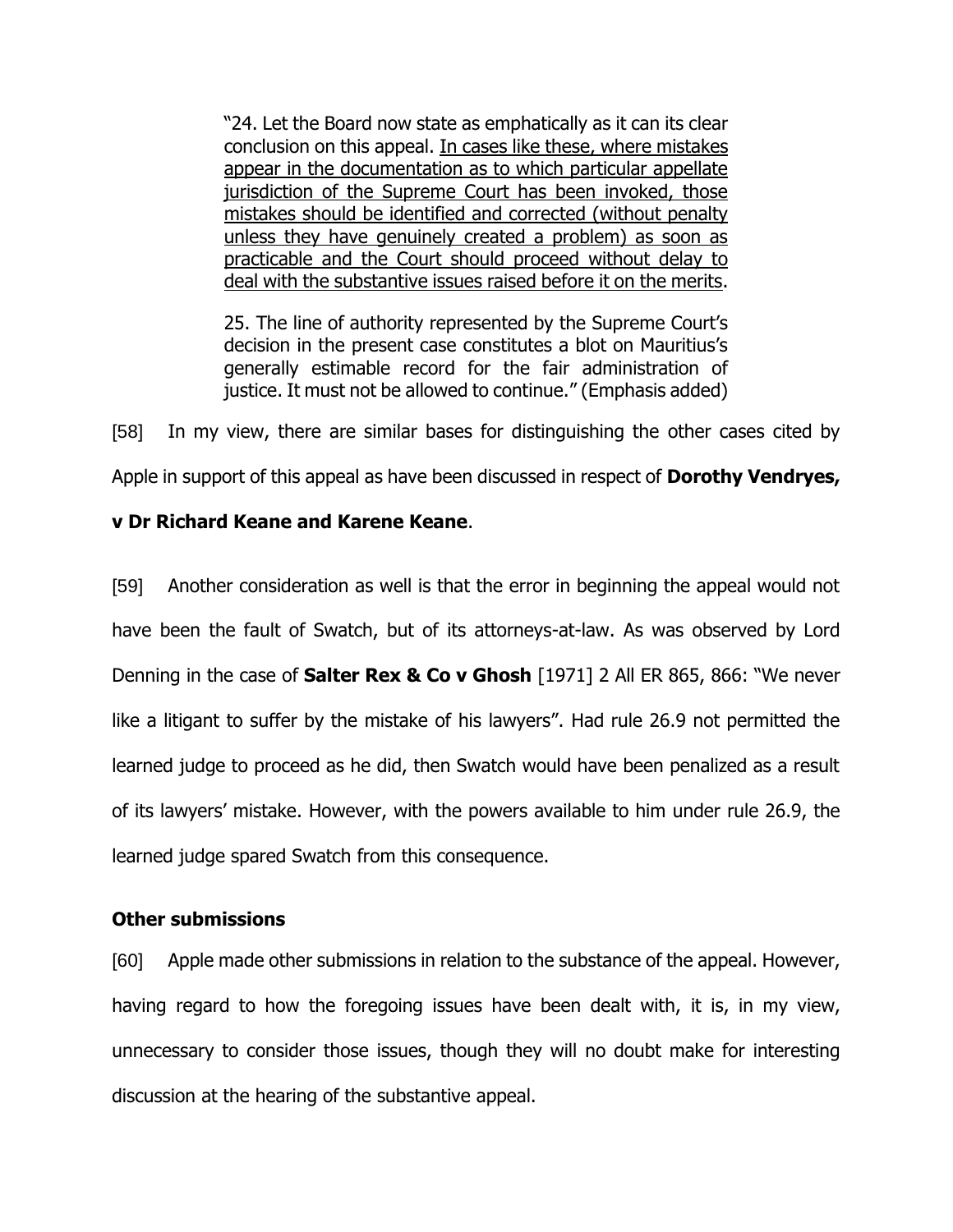[61] In the result, I propose that the appeal be dismissed with costs to the respondent and that the matter be remitted to the Commercial Division of the Supreme Court for a new date for the hearing of the appeal (originally set for 25 April 2019) to be fixed; and for any other order to be made that might be conducive to the hearing of the appeal. For the avoidance of doubt, I also propose that the following orders of Batts J be affirmed:

> "1. The matter will continue as if commenced by Fixed Date Claim Form pursuant to Rule 26.9. 2. Costs thrown away to the respondent to be taxed if not agreed. 3. The Notice of Appeal and the grounds filed on the 5<sup>th</sup> September 2018 will stand."

# **P WILLIAMS JA**

[62] I too have read the draft judgment of my brother F Williams JA and agree with his reasoning and conclusion. I have nothing to add.

# **PHILLIPS JA**

## **ORDER**

- 1. Appeal dismissed.
- 2. The following orders of Batts J affirmed:

"1. The matter will continue as if commenced by Fixed Date Claim Form pursuant to Rule 26.9.

2. Costs thrown away to the respondent to be taxed if not agreed.